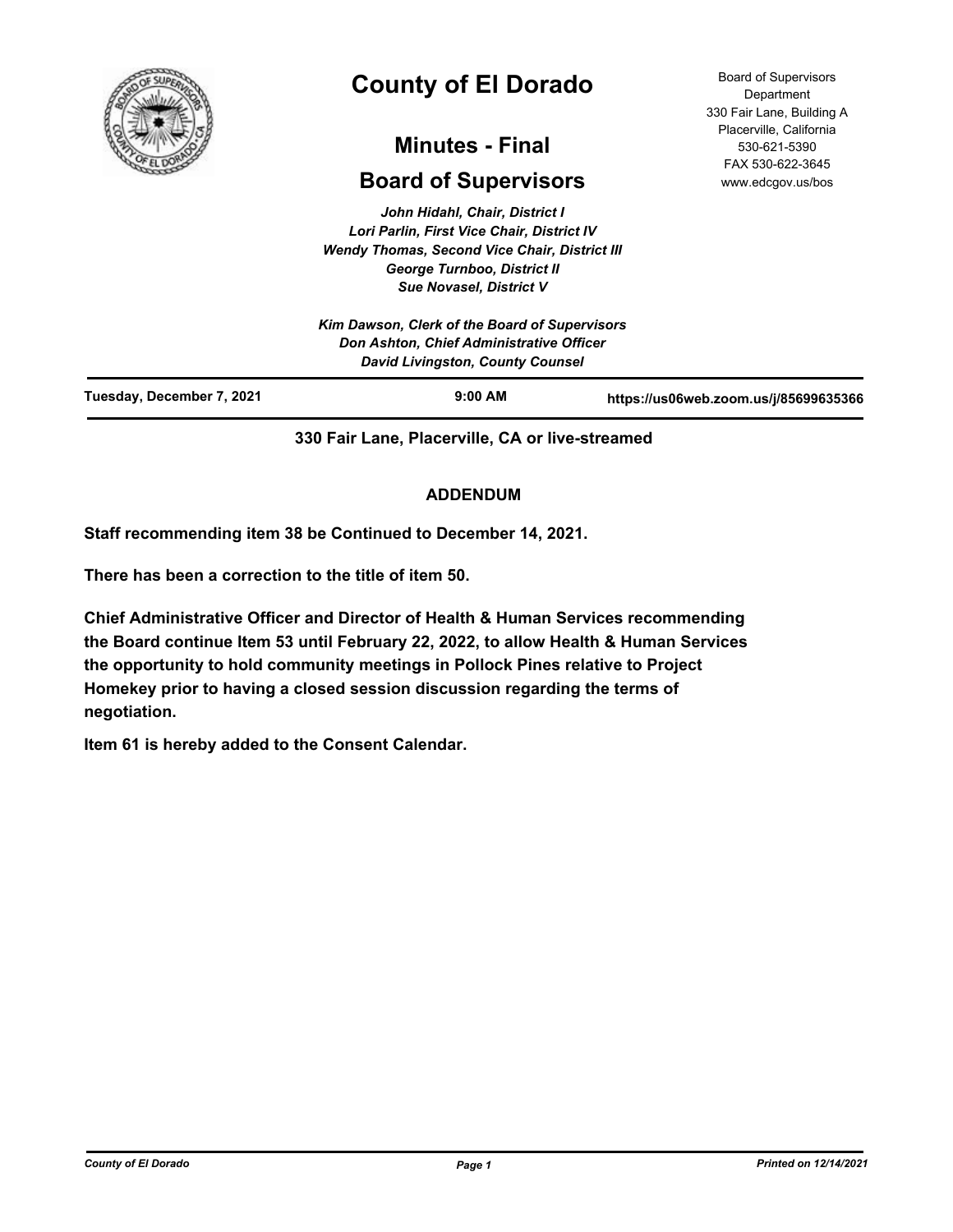**PUBLIC PARTICIPATION INSTRUCTIONS: In accordance with new guidance from the California Department of Public Health, the meeting will be open to the public. The meeting will continue to be live-streamed via Zoom and YouTube.**

**Members of the public may address the Board in-person or via Zoom to make a public comment. Seating is limited and available on a first-come, first-served basis. The public should call into 530-621-7603 or 530-621-7610. The Meeting ID is 856 9963 5366. Please note you will not be able to join the live-stream until the posted meeting start time.**

**To observe the live stream of the Board of Supervisors meeting go to https://us06web.zoom.us/j/85699635366.**

**To observe the Board of Supervisors meetings via YouTube, click https://www.youtube.com/channel/UCUMjDk3NUltZJrpw2CL7Zkg.**

**If you are joining the meeting via zoom and wish to make a comment on an item, press the "raise a hand" button. If you are joining the meeting by phone, press \*9 to indicate a desire to make a comment. Speakers will be limited to 3 minutes.**

**By participating in this meeting, you acknowledge that you are being recorded. If you choose not to observe the Board of Supervisors meeting but wish to make a comment on a specific agenda item, please submit your comment via email by 4:00 p.m. on the Monday prior to the Board meeting. Please submit your comment to the Clerk of the Board at edc.cob@edcgov.us. Your comment will be placed into the record and forwarded to the Board of Supervisors.**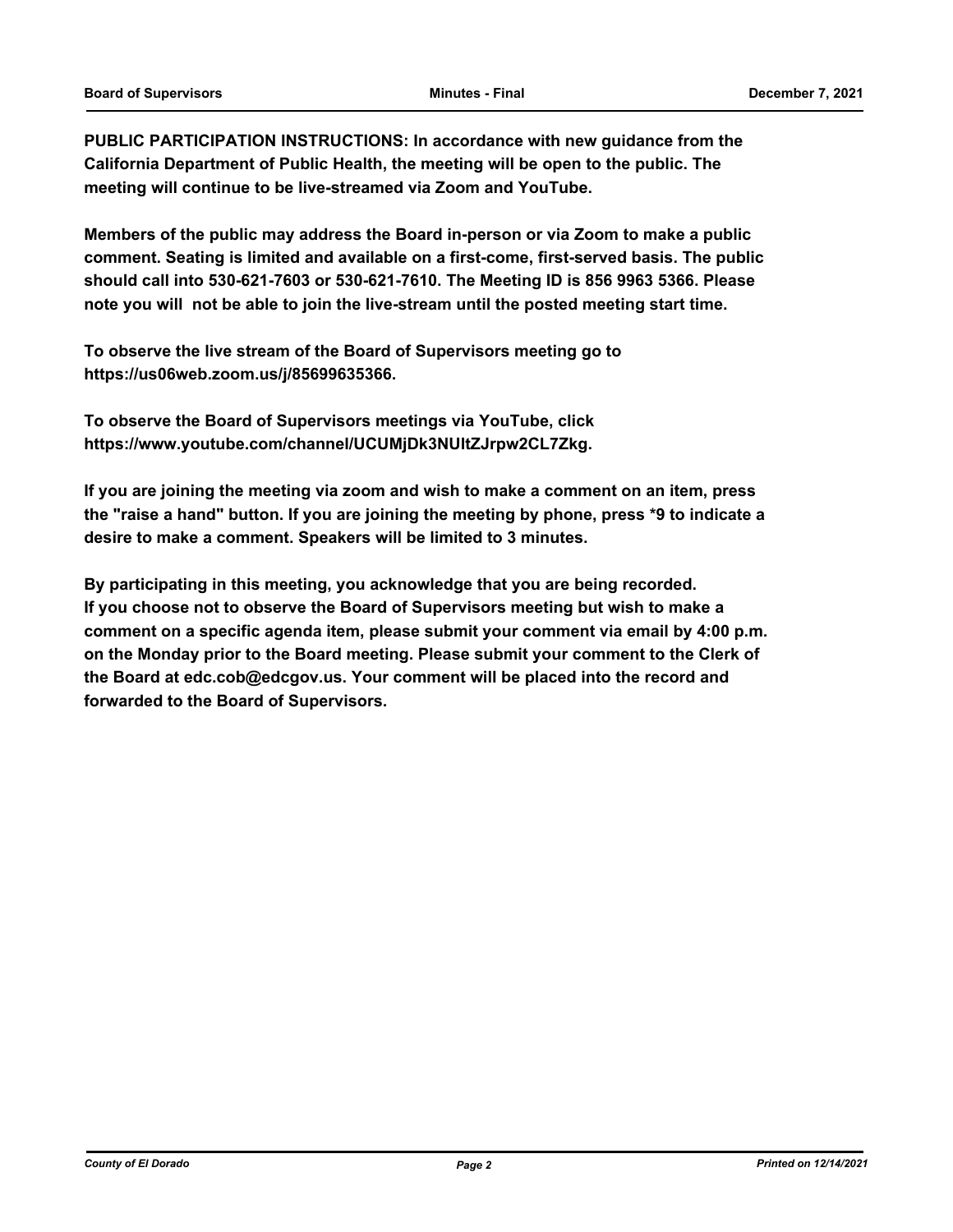# **Vision Statement**

# **Safe, healthy and vibrant communities, respecting our natural resources and historical heritage**

## **This institution is an equal opportunity provider and employer.**

Live Web Streaming and archiving of most Board of Supervisors meeting videos, all meeting agendas, supplemental materials and meeting minutes are available on the internet at: http://eldorado.legistar.com/Calendar.aspx

The County of El Dorado is committed to ensuring that persons with disabilities are provided the resources to participate in its public meetings. Please contact the office of the Clerk of the Board if you require accommodation at 530-621-5390 or via email, edc.cob@edcgov.us, preferably no less than 24 hours in advance of the meeting.

The Board of Supervisors is concerned that written information submitted to the Board the day of the Board meeting may not receive the attention it deserves. The Board Clerk cannot guarantee that any FAX, email, or mail received the day of the meeting will be delivered to the Board prior to action on the subject matter.

The Board meets simultaneously as the Board of Supervisors and the Board of Directors of the Air Quality Management District, In-Home Supportive Services, Public Housing Authority, Redevelopment Agency and other Special Districts.

For Purposes of the Brown Act § 54954.2 (a), the numbered items on this Agenda give a brief description of each item of business to be transacted or discussed. Recommendations of the staff, as shown, do not prevent the Board from taking other action.

Materials related to an item on this Agenda submitted to the Board of Supervisors after distribution of the agenda packet are available for inspection during normal business hours in the public viewing packet located in Building A, 330 Fair Lane, Placerville or in the Board Clerk's Office located at the same address. Such documents are also available on the Board of Supervisors' Meeting Agenda webpage subject to staff's ability to post the documents before the meeting.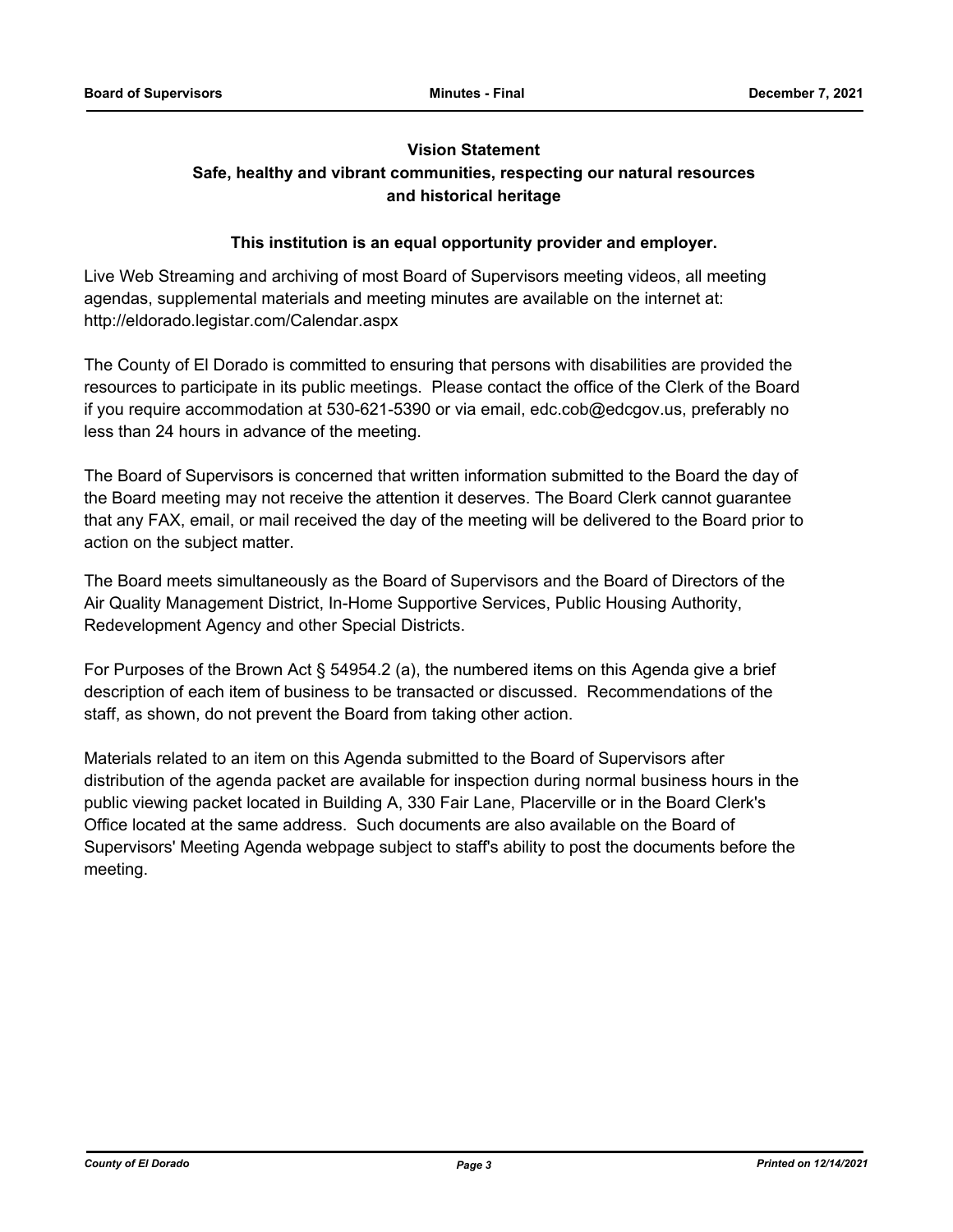#### **PROTOCOLS FOR PUBLIC COMMENT**

Public comment will be received at designated periods as called by the Board Chair.

Public comment on items scheduled for Closed Session will be received before the Board recesses to Closed Session.

Except with the consent of the Board, individuals shall be allowed to speak to an item only once.

On December 5, 2017, the Board adopted the following protocol relative to public comment periods. The Board adopted minor revisions to the protocol on August 24, 2021, incorporated herein:

The Board wants all members of the public to feel welcome to speak, especially regarding controversial items. Time for public input will be provided at every Board of Supervisors meeting. Individuals will have three minutes to address the Board. If the three minutes are exceeded the speaker's microphone will be muted. Applause or other outbursts are not allowed in the Board Chambers.

During noticed public hearings only, individuals authorized by organizations to speak to organizational positions may request additional time, up to five minutes.

Public comment on certain agenda items designated and approved by the Board may be treated differently within specific time limits per speaker or a limit on the total amount of time designated for public comment. It is the intent of the Board that quasi-jurisdictional matters have additional flexibility depending on the nature of the issue.The Board Chair may limit public comment during Open Forum.

Individual Board members may ask clarifying questions but will not engage in substantive dialogue with persons providing input to the Board.

If a person providing input to the Board creates a disruption by refusing to follow Board guidelines, the Board Chair may take the following actions:

Step 1. Request the person adhere to Board guidelines. If the person refuses, the Board Chair may turn off the speaker's microphone.

Step 2. If the disruption continues, the Board Chair may order a recess of the Board meeting. Step 3. If the disruption continues, the Board Chair may order the removal of the person from the Board meeting.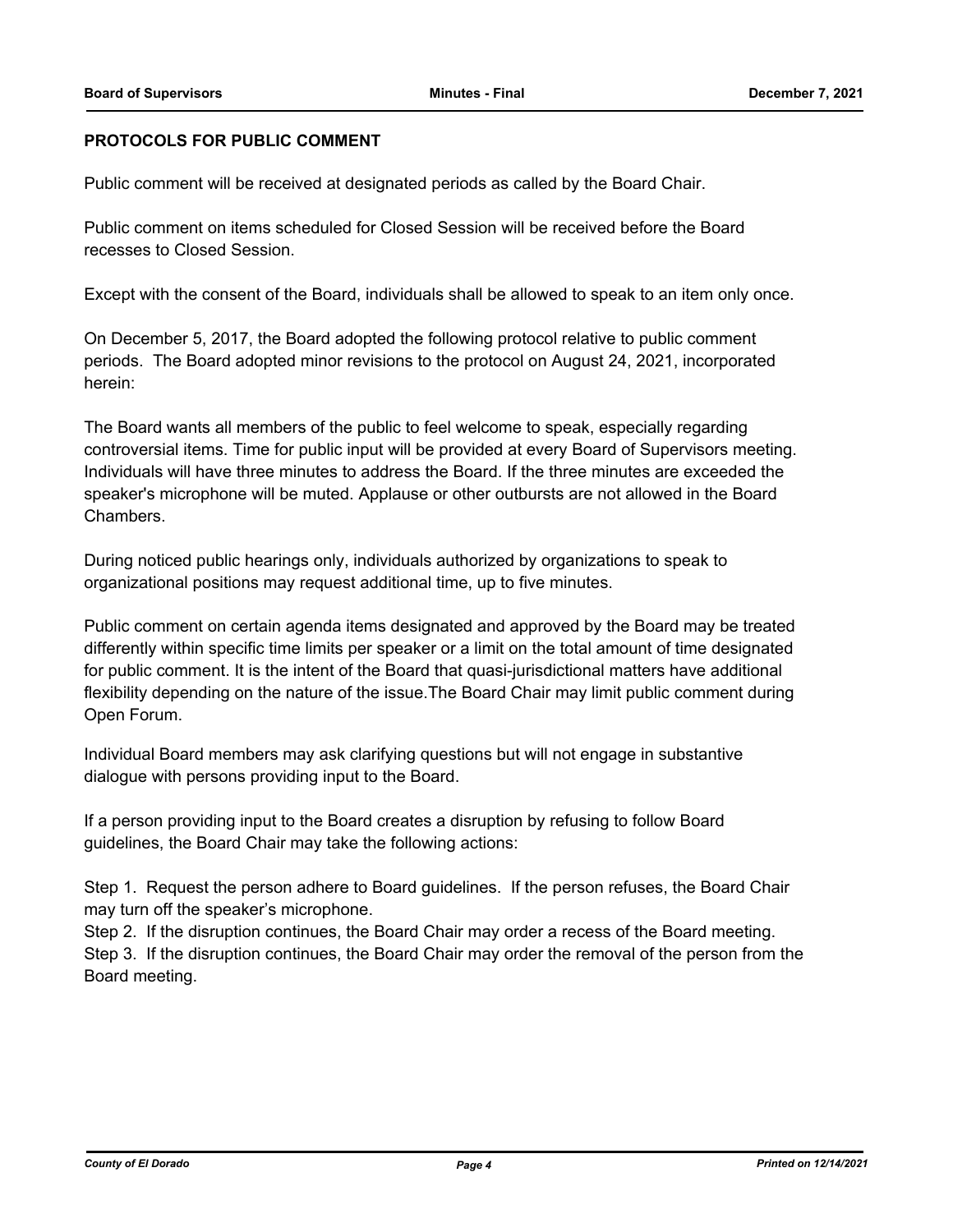#### **9:00 A.M. - CALLED TO ORDER**

Present: 5- Supervisor Novasel, Supervisor Hidahl, Supervisor Parlin, Supervisor Thomas and Supervisor Turnboo

#### **INVOCATION AND PLEDGE OF ALLEGIANCE TO THE FLAG**

**Pastor Drew Buell of the Cool Community Church gave the Invocation.**

**Supervisor Turnboo led the Pledge of Allegiance to the Flag.**

#### **ADOPTION OF THE AGENDA AND APPROVAL OF CONSENT CALENDAR**

*Public Comment: J. McGinnis, C. Barrasto, J. Gainsbourgh, K. Greenwood, M. Rodriguez*

**A motion was made by Supervisor Novasel, seconded by Supervisor Parlin to Adopt the Agenda and Approve the Consent Calendar with the following changes: Pull items 2 and 11 for discussion. Supervisor Novasel registered a No vote on item 5 The letter attached to item 5 has a revised street address. Continue item 38 to 12/14/2021. There is a change to the title of item 50. Continue item 53 to 2/22/2022. Continue item 55 off calendar.**

**Yes:** 5 - Novasel, Hidahl, Parlin, Thomas and Turnboo

The Board may make any necessary additions, deletions or corrections to the agenda including moving items to or from the Consent Calendar and adopt the agenda and the Consent Calendar with one single vote. A Board member may request an item be removed from the Consent Calendar for discussion and separate Board action. At the appropriate time as called by the Board Chair, members of the public may make a comment on matters on the Consent Calendar prior to Board action.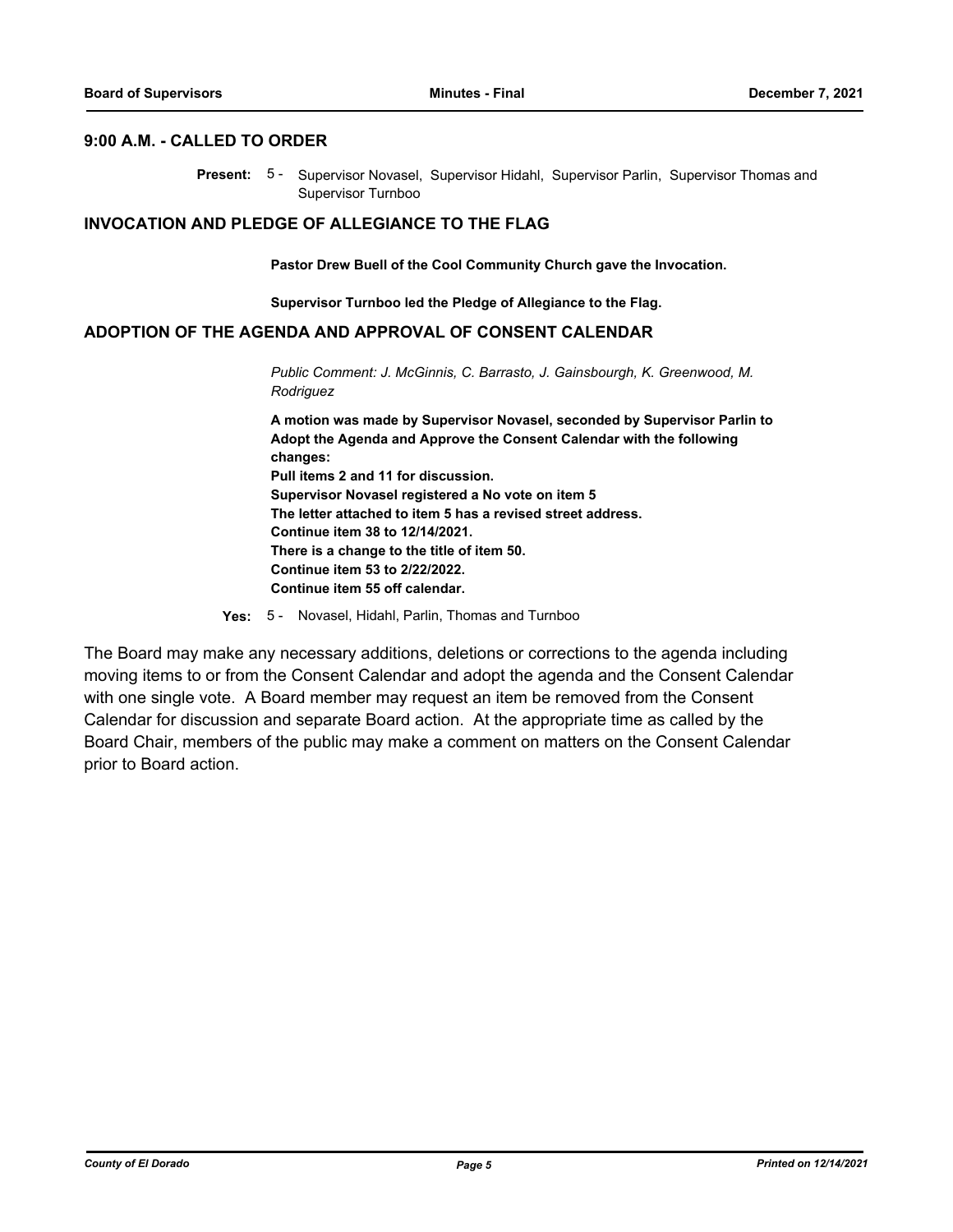#### **CONSENT CALENDAR**

**1.** [21-1918](http://eldorado.legistar.com/gateway.aspx?m=l&id=/matter.aspx?key=30814) Clerk of the Board recommending the Board approve the Minutes from the regular meeting of the Board on November 16, 2021.

**This matter was Approved on the Consent Calendar.**

#### **GENERAL GOVERNMENT - CONSENT ITEMS**

**2.** [21-1838](http://eldorado.legistar.com/gateway.aspx?m=l&id=/matter.aspx?key=30734) Assessors' Office recommending the Board approve and authorize the Purchasing Agent to sign License Agreement 6085 with MetroList Services Inc for access to MetroList's multiple listing service database containing real property listings for use in determining the value of real property located in El Dorado County, for a retroactive term of September 1, 2021 through August 31, 2024 with a Not to Exceed amount of \$16,200.

#### **FUNDING:** General Fund.

*Public Comment: K. Payne*

**A motion was made by Supervisor Turnboo, seconded by Supervisor Parlin to Approve this matter.**

- **Yes:** 5 Novasel, Hidahl, Parlin, Thomas and Turnboo
- **3.** [21-1837](http://eldorado.legistar.com/gateway.aspx?m=l&id=/matter.aspx?key=30733) Chief Administrative Office recommending the Board order the Auditor-Controller to disburse \$422,000, upon receipt of verification of purchase, to the Lake Valley Fire Protection District from its Development Impact Mitigation Fee Account.

**FUNDING:** Development Impact Mitigation Fees.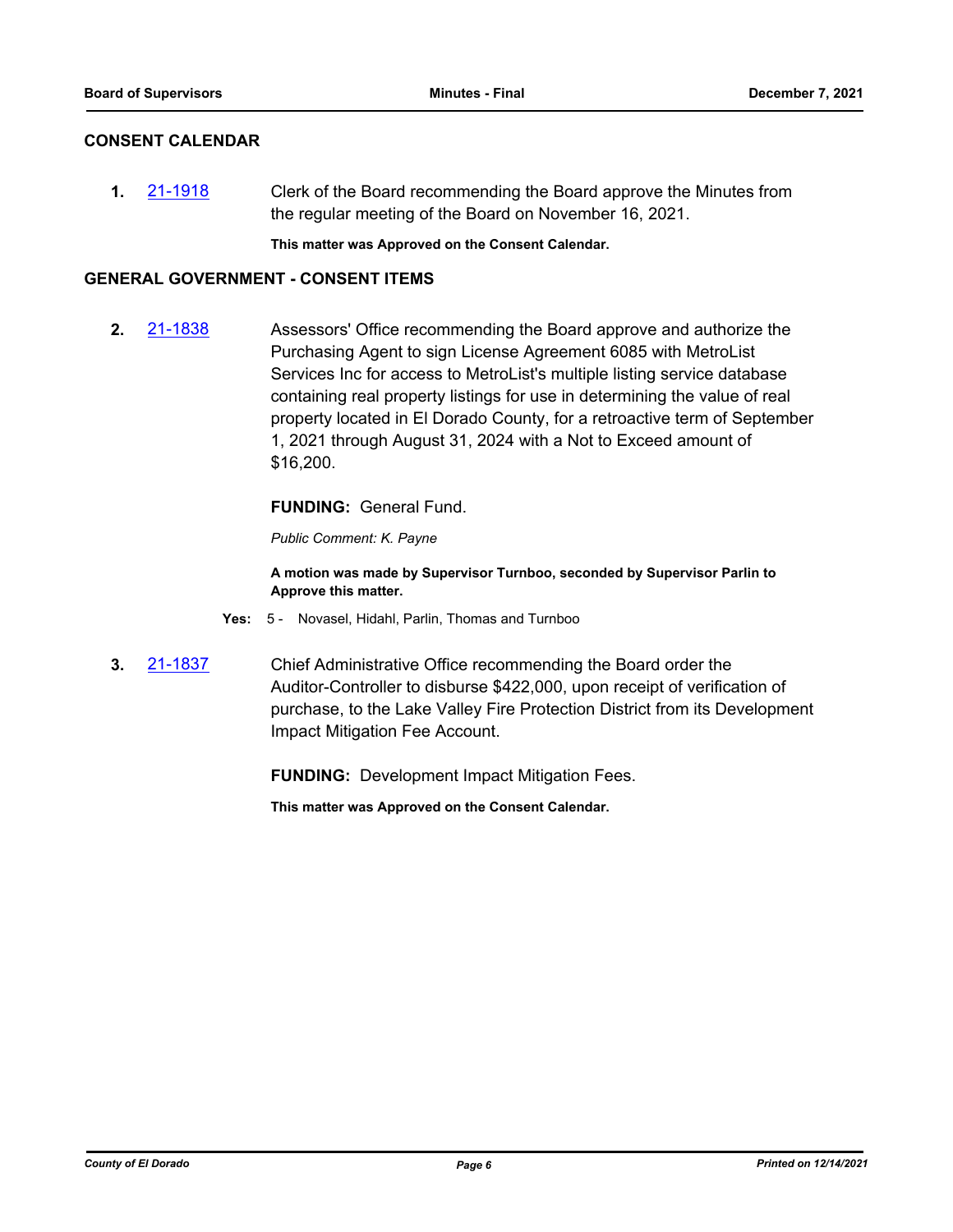**4.** [21-1849](http://eldorado.legistar.com/gateway.aspx?m=l&id=/matter.aspx?key=30745) Chief Administrative Office recommending the Board: 1) Adopt and authorize the Chair to sign Resolutions making certain findings as required under the Mitigation Fee Act (Cal. Gov. Code §66000 et seq.) related to the development impact mitigation fees collected by the County on behalf of the Cameron Park Community Services District, Parks Resolution **167-2021**, Cameron Park Community Services District, Fire Resolution **168-2021**, El Dorado County Fire Protection District Resolution **169-2021**, Diamond Springs El Dorado Fire Protection District Resolution **166-2021**, El Dorado Hills County Water District Resolution **170-2021**, Garden Valley Fire Protection District Resolution **171-2021**, Georgetown Fire Protection District Resolution **172-2021**, Lake Valley Fire Protection District Resolution **173-2021**, and Rescue Fire Protection District Resolution **174-2021**; and 2) Review, receive, and file the annual financial report required for the following special districts required under the Mitigation Fee Act for the period of July 1, 2020 through June 30, 2021: Cameron Park Community Services District (Fire Protection), Cameron Park Community Services District (Parks and Recreation), Diamond Springs - El Dorado Fire Protection District, El Dorado County Fire Protection District, El Dorado Hills Community Services District, El Dorado Hills County Water District, Garden Valley Fire Protection District, Georgetown Divide Recreation District, Georgetown Fire Protection District, Lake Valley Fire Protection District, Mosquito Fire Protection District, Pioneer Fire Protection District, and Rescue Fire Protection District.

**FUNDING:** There is no fiscal impact to the County related to this action.

**This matter was Approved and Resolutions 166-2021, 167-2021, 168-2021, 169-2021, 170-2021, 171-2021, 172-2021, 173-2021 and 174-2021 were Adopted upon Approval of the Consent Calendar.**

**5.** [21-1885](http://eldorado.legistar.com/gateway.aspx?m=l&id=/matter.aspx?key=30781) Chief Administrative Office recommending the Board authorize the Chair to sign a letter to Governor Gavin Newsom urging his support of local school districts' efforts to return to the safe, normal education of the County's children.

**This matter was Approved on the Consent Calendar.**

**Supervisor Novasel registered a No vote on this matter.**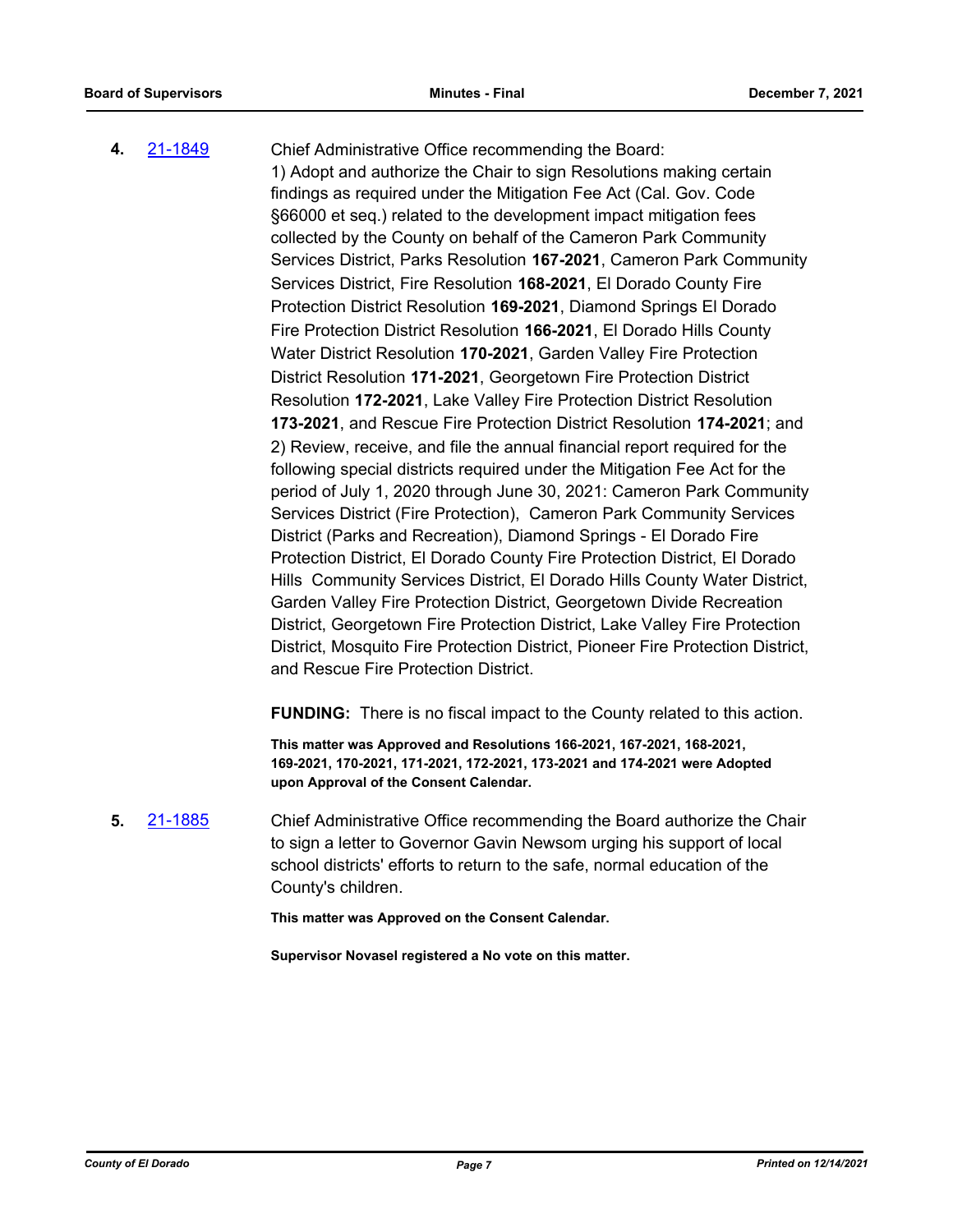**6.** [21-1751](http://eldorado.legistar.com/gateway.aspx?m=l&id=/matter.aspx?key=30647) Chief Administrative Office recommending the Board receive and file special tax reports for County Service Area No. 3 and County Service Area 7, specific to the County of El Dorado ambulance services for Fiscal Year 2020-2021.

**FUNDING:** Special Taxes.

**This matter was Approved on the Consent Calendar.**

**7.** [21-1879](http://eldorado.legistar.com/gateway.aspx?m=l&id=/matter.aspx?key=30775) Chief Administrative Officer recommending the Board adopt and authorize the Chair to sign Resolution **175-2021** amending the current Personnel Allocation Resolution to delete 1.0 full time equivalent vacant Sr. Administrative Analyst allocation in the Chief Administrative Office that was added on August 31, 2021 to serve as the American Rescue Plan Act Ombudsman.

**FUNDING:** American Rescue Plan Act.

**Resolution 175-2021 was Adopted upon Approval of the Consent Calendar.**

**8.** [21-1733](http://eldorado.legistar.com/gateway.aspx?m=l&id=/matter.aspx?key=30628) Chief Administrative Officer and Director of Human Resources recommending the Board approve the Final Passage (**Second Reading**) of Ordinance **5153** amending El Dorado County Ordinance Chapter 2.06 Board of Supervisors - Conduct of Business and Compensation. (Cont. 11/16/2021, Item 36)

**FUNDING:** General Fund.

**Ordinance 5153 was Adopted upon Approval of the Consent Calendar.**

**9.** [21-1227](http://eldorado.legistar.com/gateway.aspx?m=l&id=/matter.aspx?key=30122) Chief Administrative Office, Emergency Medical Services and Emergency Preparedness and Response Division, recommending the Board:

> 1) Make a finding in accordance with County Ordinance 5116, Title 3, Chapter 3.13, Section 3.13.30 that the work provided by NBS Government Finance Group for the provision of annual tax roll billing consulting services for County Service Areas 3 and 7 requires specialty skills and qualifications not expressly identified in County classifications are involved in the performance of the work; and 2) Authorize the Chair to execute Amendment I to Agreement 3396,

> increasing the total not-to-exceed (NTE) \$99,948.71 for a new total NTE of \$219,948.71 for services and extending the term through December 31, 2024.

**FUNDING:** County Service Areas 3 and 7.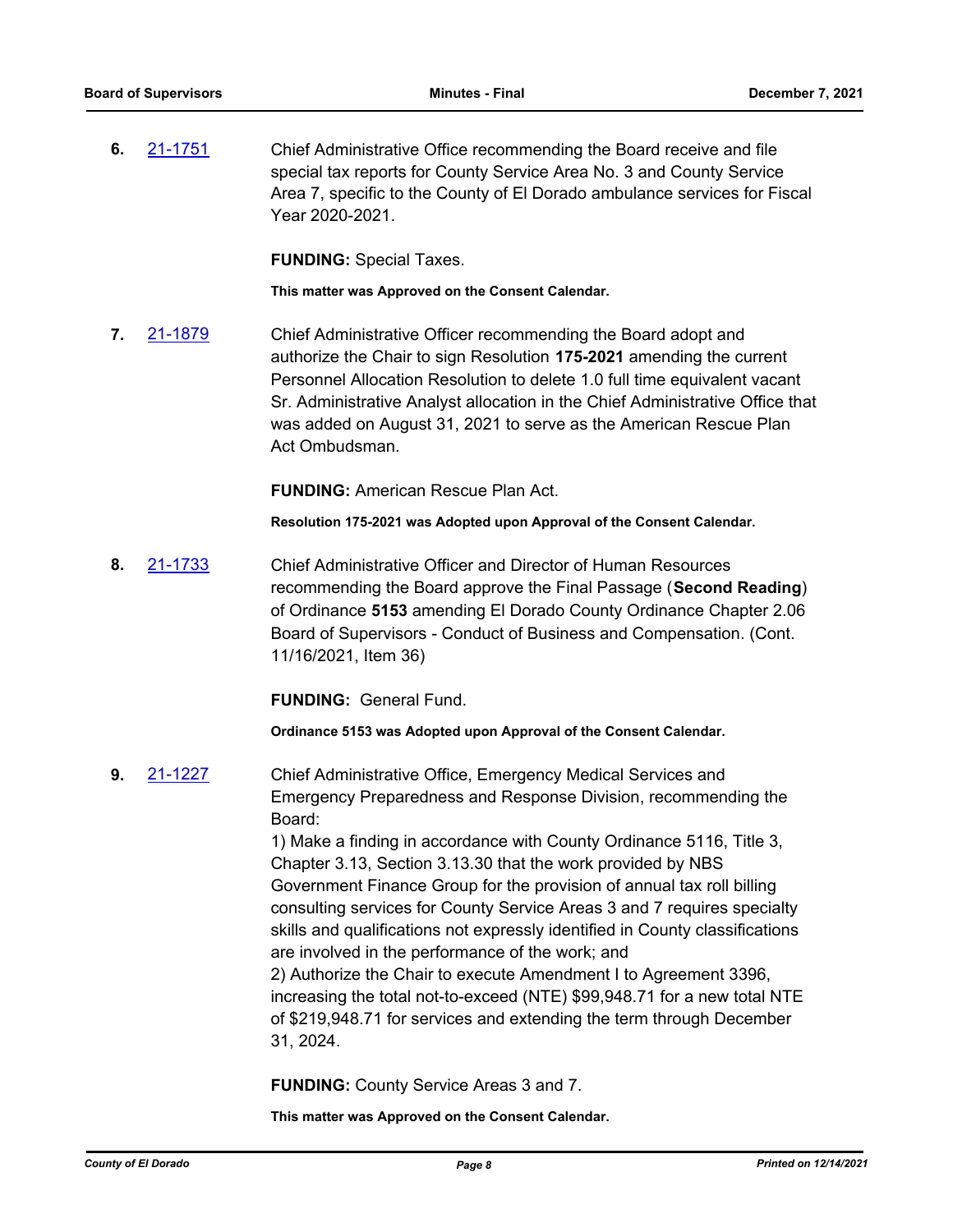**10.** [21-1371](http://eldorado.legistar.com/gateway.aspx?m=l&id=/matter.aspx?key=30266) Chief Administrative Office, Facilities Division, recommending the Board: 1) Authorize the Purchasing Agent to sign Amendment I to Facility Use Agreement 4481 with the Assembly Committee on Rules, California State Assembly for 96 square feet of space located at 2441 Headington Road in Placerville; and

2) Make findings pursuant to Government Code 25526.6 that issuance of this Facility Use Agreement is in the public interest.

**FUNDING:** General Fund.

**This matter was Approved on the Consent Calendar.**

**11.** [21-1492](http://eldorado.legistar.com/gateway.aspx?m=l&id=/matter.aspx?key=30387) Chief Administrative Office, Facilities Division, recommending the Board consider the following:

> 1) Make findings pursuant to Article II, Section 210b (6) of the El Dorado County Charter that independent contractors can more economically and feasibly perform the work under this agreement than County employees; and

> 2) Authorize the Purchasing Agent to sign Agreement for Services 6044 with W.W. Grainger in an amount not-to-exceed \$139,946 for a one year term to provide facility condition assessment services.

#### **FUNDING:** Accumulative Capital Outlay Fund.

#### *Public Comment: K. Greenwood*

**A motion was made by Supervisor Novasel, seconded by Supervisor Turnboo to Approve this matter. Direction was given to staff to execute a contract or return to the Board if it exceeds the purchasing agent's authority to do an assessment of the County buildings on the 56 acres.**

**Yes:** 5 - Novasel, Hidahl, Parlin, Thomas and Turnboo

**12.** [21-1624](http://eldorado.legistar.com/gateway.aspx?m=l&id=/matter.aspx?key=30519) Chief Administrative Office, Facilities Division, recommending the Board: 1) Authorize the Purchasing Agent to execute Amendment I to Agreement for Services 5158 with Williams + Paddon/Architects + Planners, Inc. to extend the term two years to provide on-call architectural services as related to the Department of Transportation's Shakori Garage Replacement; and

> 2) Make findings pursuant to Article II, Section 210b(6) of the El Dorado County Charter that the ongoing aggregate of work to be performed is not sufficient to warrant the addition of permanent staff.

**FUNDING:** General Fund Capital Reserve.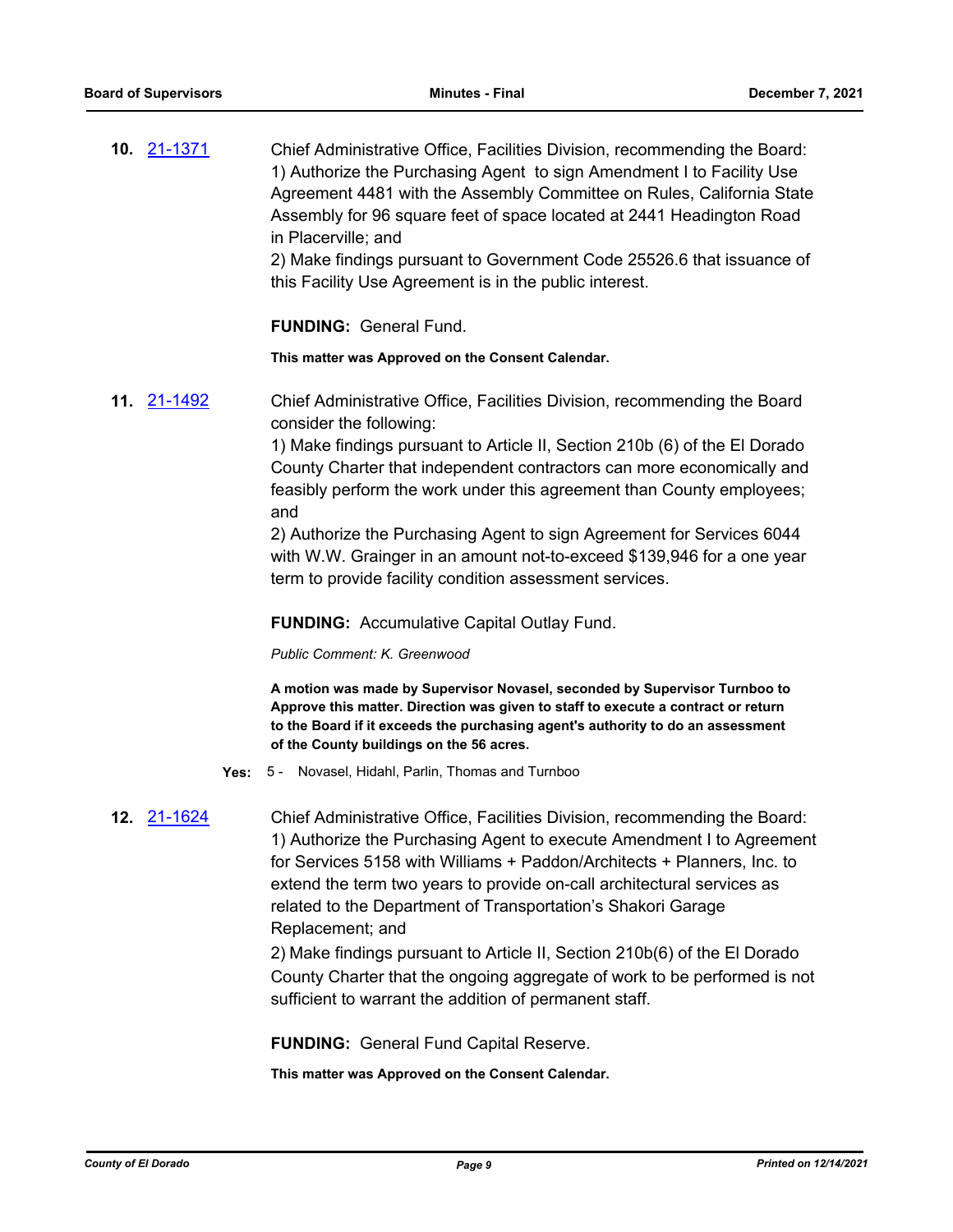| 13. 21-1670 | Chief Administrative Office, Facilities Division, recommending the Board<br>consider the following: |
|-------------|-----------------------------------------------------------------------------------------------------|
|             | 1) Find pursuant to Article II, Section 210b(6) of the El Dorado County                             |
|             | Charter that the ongoing aggregate of the work to be performed in                                   |
|             | Agreement for Services 4495 is not sufficient to warrant the addition of<br>permanent staff; and    |
|             | 2) Authorize the Purchasing Agent to sign Amendment II to Agreement for                             |
|             | Services 4495 with AMG Management Group LLC, to increase the term                                   |
|             | by one year and compensation by \$109,420 to provide ongoing facility                               |
|             | project management and due diligence services regarding Senate Bill                                 |
|             | 844 Adult Local Criminal Justice Facility Financing Placerville Jail                                |
|             | Expansion Project and Senate Bill 81 Local Youthful Offender                                        |
|             | Rehabilitative Financing Program New Placerville Juvenile Hall Facility                             |

**FUNDING:** Senate Bills 844 and 81 grant funding.

Project.

**This matter was Approved on the Consent Calendar.**

**14.** [21-1723](http://eldorado.legistar.com/gateway.aspx?m=l&id=/matter.aspx?key=30618) Chief Administrative Office, Procurement & Contracts Division, on behalf of Information Technologies (IT), recommending the Board: 1) Authorize the Fixed Asset addition of twelve (12) servers and two (2) network switching devices for the Department of Information Technologies to the FY 2021-22 budget; 2) Waive formal bid requirements in accordance with Purchasing Ordinance 3.12.160, exemptions from competitive process, Section D; 3) Authorize the Purchasing Agent to utilize National Association of State Procurement Officials competitively bid contract MNWNC-109 from SidePath, Inc. for the acquisition of twelve (12) servers (VxRail P670F 7-Node Cluster, VxRail E660F 5-Node Cluster) and two (2) network switching devices (2GbE Connectivity); and 4) Authorize the Purchasing Agent to issue a purchase order in the amount of \$837,874.40 including applicable taxes and fees for server and switch equipment. **FUNDING:** General Fund. **This matter was Approved on the Consent Calendar. 15.** [21-1881](http://eldorado.legistar.com/gateway.aspx?m=l&id=/matter.aspx?key=30777) Clerk of the Board, with the recommendation of Supervisor Thomas, make the following appointment to the Diamond Springs and El Dorado Community Advisory Committee:

Appoint Patrick Klein, Member, Term Expiration 12/7/2025.

### **FUNDING:** N/A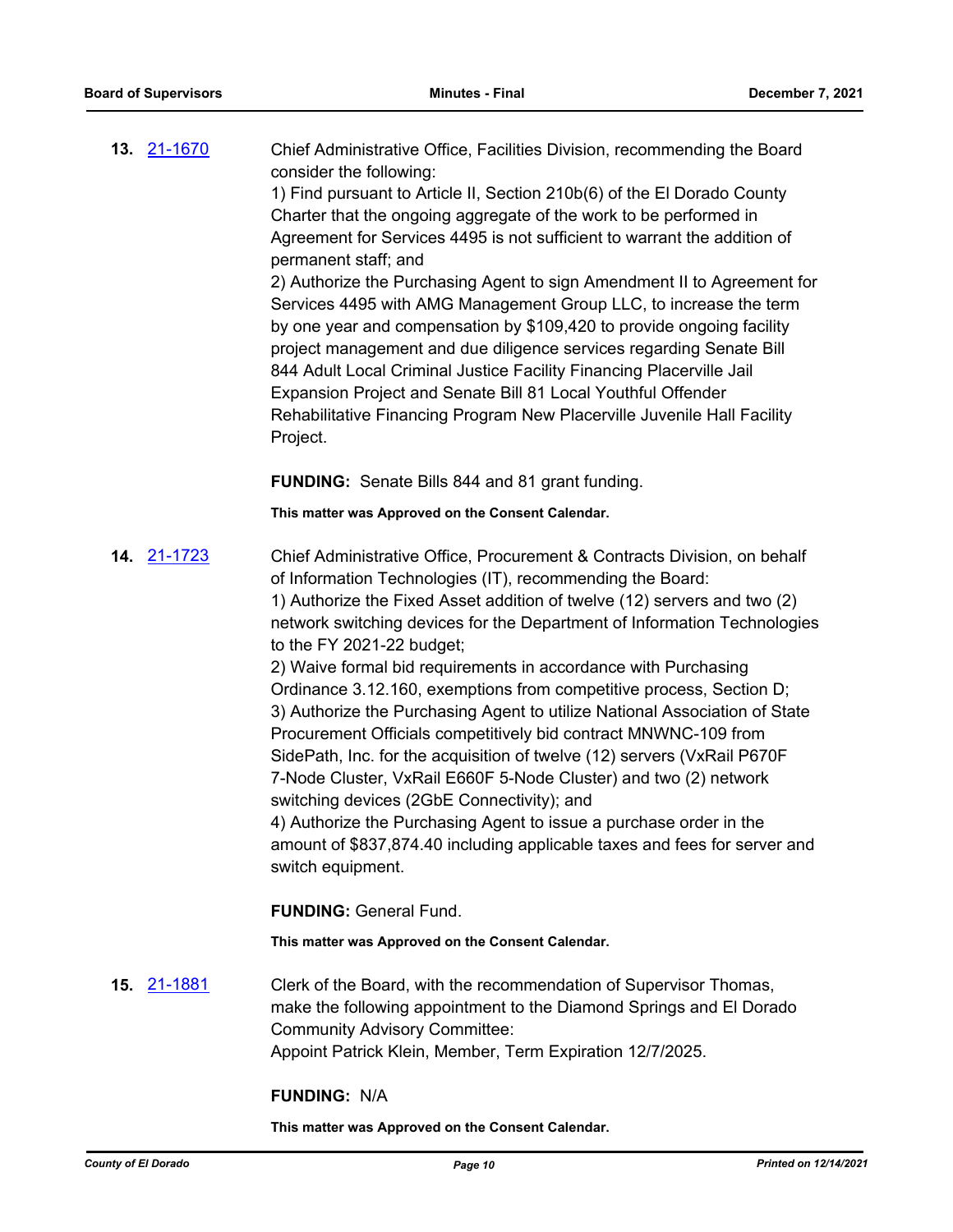**16.** [21-1888](http://eldorado.legistar.com/gateway.aspx?m=l&id=/matter.aspx?key=30784) Clerk of the Board, based upon the recommendation of the Behavioral Health Commission, recommending the Board make the following appointment to the Behavioral Health Commission: Reappoint Debra Thornburgh, Commission Member, Term Expiration 12/7/2024.

#### **FUNDING:** N/A

**This matter was Approved on the Consent Calendar.**

**17.** [21-1853](http://eldorado.legistar.com/gateway.aspx?m=l&id=/matter.aspx?key=30749) Election Department recommending the Board declare the results of the official canvass of the November 2, 2021 Consolidated Districts Election conducted by the Election Department.

**FUNDING:** Fee Offset.

**This matter was Approved on the Consent Calendar.**

**18.** [21-1884](http://eldorado.legistar.com/gateway.aspx?m=l&id=/matter.aspx?key=30780) Human Resources Department recommending the Board, acting as the Board of Directors for the Air Quality Management District, approve and adopt the revised Air Quality Engineer class specification.

#### **FUNDING:** N/A

**This matter was Approved on the Consent Calendar.**

**19.** [21-1859](http://eldorado.legistar.com/gateway.aspx?m=l&id=/matter.aspx?key=30755) Human Resources Department and the District Attorney's Office recommending the Board consider the following related to the District Attorney's Office:

> 1) Approve and adopt the District Attorney's Office department specific class specification of Assistant Chief Investigator (District Attorney); and 2) Adopt and authorize the Chair to sign Resolution **176-2021** to:

a) Approve the salary range, job class number, and bargaining unit for the new classification of Assistant Chief Investigator (District Attorney); b) Addition of 1.0 Full Time Equivalent (FTE) Assistant Chief Investigator (District Attorney) allocation;

c) Addition of 1.0 FTE Assistant District Attorney allocation;

d) Deletion of 1.0 FTE Investigator (District Attorney) allocation; and e) Deletion of 1.0 FTE Deputy District Attorney I-IV allocation in the District Attorney's Office in the Authorized Personnel Allocation Resolution.

**FUNDING:** Grant Funding and General Fund.

**This matter was Approved and Resolution 176-2021 was Adopted up Approval of the Consent Calendar.**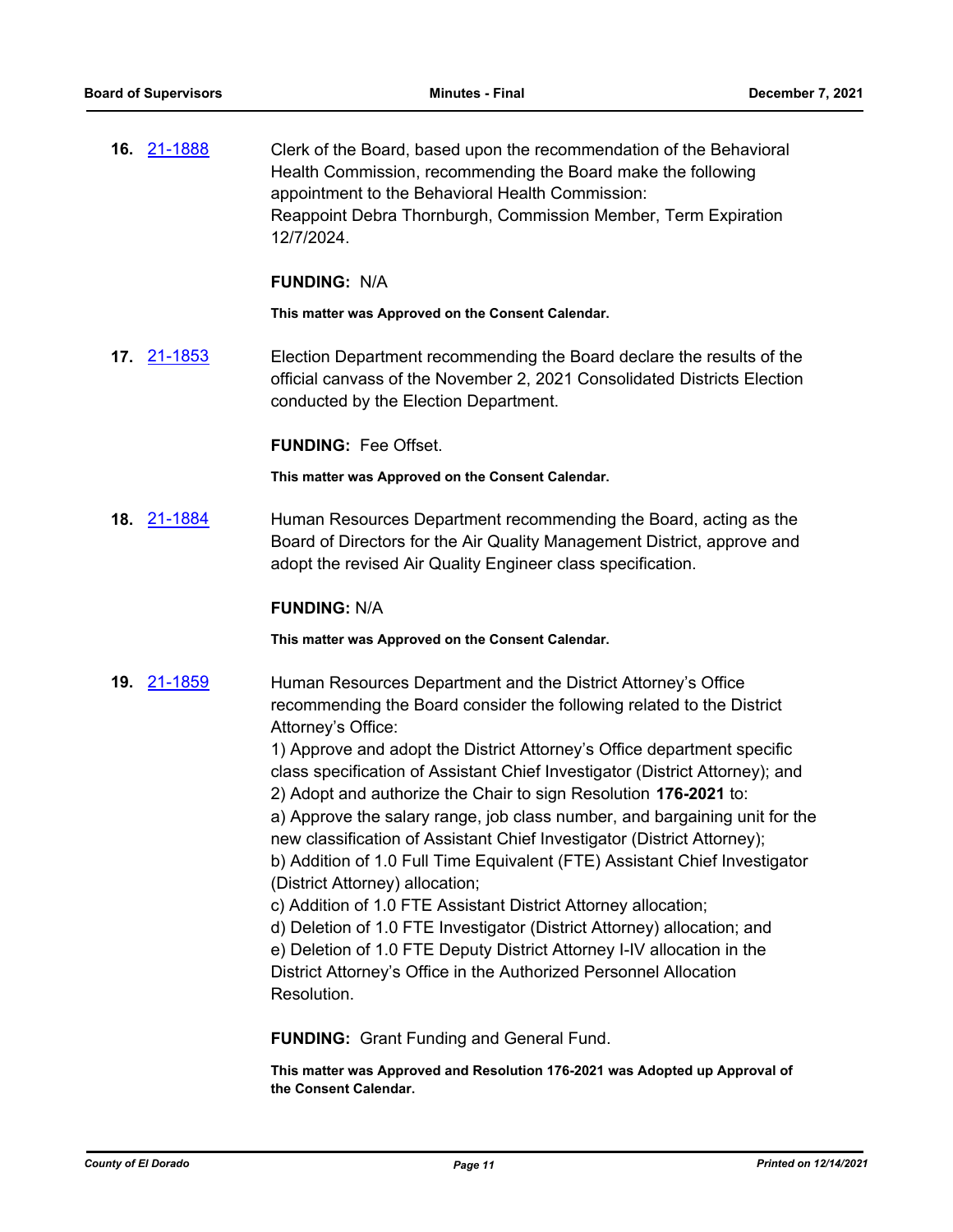**20.** [21-1840](http://eldorado.legistar.com/gateway.aspx?m=l&id=/matter.aspx?key=30736) Information Technologies Department recommending the Board: 1) Approve and authorize the Chair to execute Amendment I to Agreement 5823 with AgreeYa Solutions, Inc., incorporating El Dorado County's Health Insurance Portability and Accountability Act Business Associate Agreement as an exhibit; and 2) Authorize the Purchasing Agent to sign any amendments to Agreement 5823 that do not extend the term or increase the dollar amount.

#### **FUNDING:** N/A

**This matter was Approved on the Consent Calendar.**

**21.** [21-1830](http://eldorado.legistar.com/gateway.aspx?m=l&id=/matter.aspx?key=30726) Treasurer/Tax Collector recommending the Board authorize the issuance of a business license to Beverly Barad operating a fortunetelling/psychic reading business via phone and Skype readings from her home in the Shingle Springs area.

**FUNDING:** Applicant Fees.

**This matter was Approved on the Consent Calendar.**

**22.** [21-1782](http://eldorado.legistar.com/gateway.aspx?m=l&id=/matter.aspx?key=30678) Supervisor Novasel recommending the Board authorize the Chair's signature on a Proclamation recognizing December 10, 2021 as Human Rights Day in El Dorado County.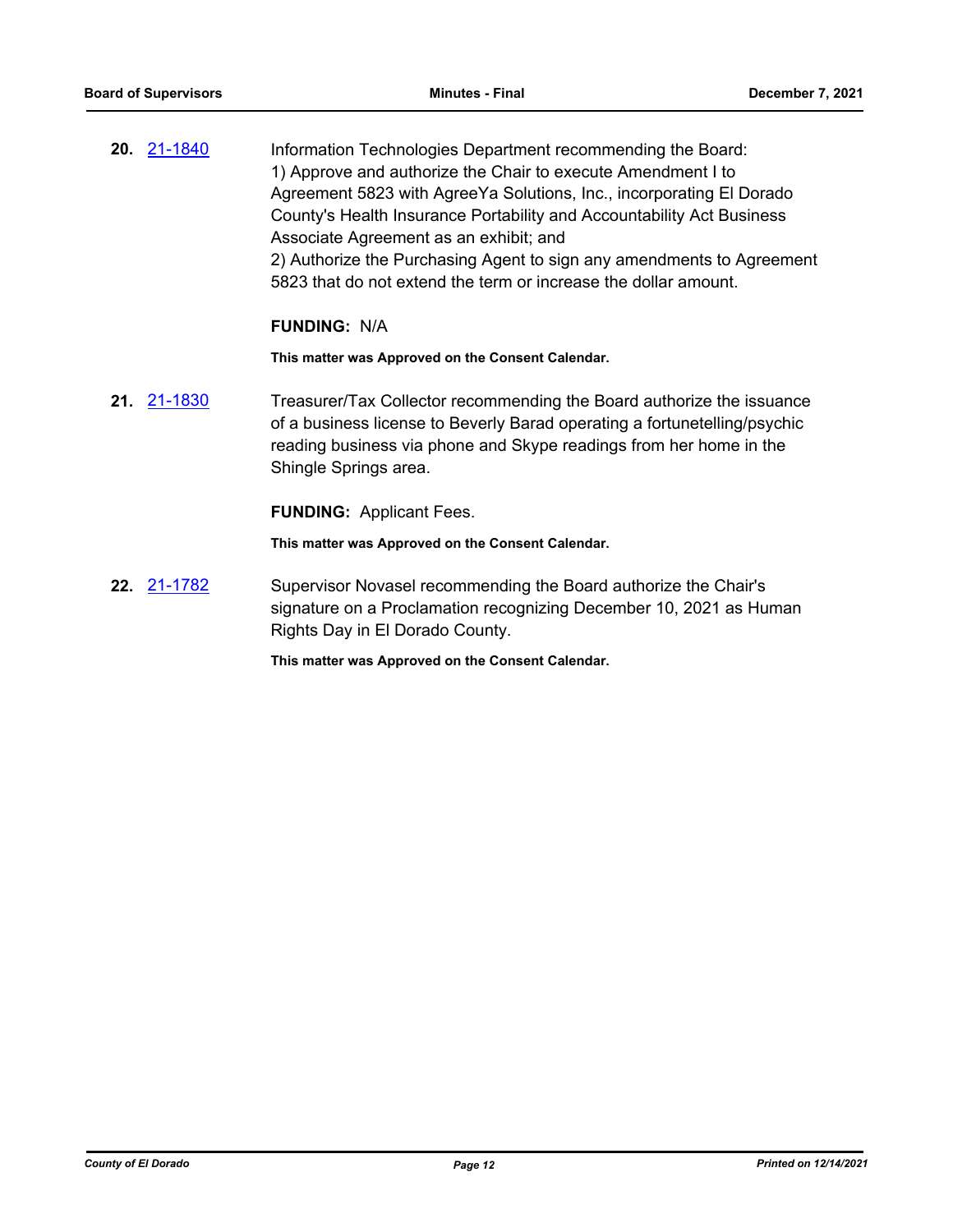#### **HEALTH AND HUMAN SERVICES - CONSENT ITEMS**

**23.** [21-1583](http://eldorado.legistar.com/gateway.aspx?m=l&id=/matter.aspx?key=30478) Health and Human Services Agency (HHSA) recommending the Board: 1) Make findings in accordance with County Ordinance 3.13.030 that it is appropriate to enter into Agreement 6035 with Pallco Enterprises, Inc., dba as Orion Outdoor Media, to print, install, and maintain outdoor media posters as there are specialty skills, qualifications, and equipment not expressly identified in County classifications involved in the performance of the work;

> 2) Approve and authorize the Chair to sign Agreement for Services 6035 with Pallco Enterprises, Inc. for the provision of outdoor advertising, with a maximum contractual obligation of \$113,500 for the term of three years and four months from February 1, 2022 to June 30, 2025; and 3) Authorize the HHSA Director or their designee to execute further documents relating to the Agreement, contingent upon County Counsel and Risk Management approval, including amendments which do not increase the maximum dollar amount or term of the Agreement.

**FUNDING:** 100% State funding.

**This matter was Approved on the Consent Calendar.**

**24.** [21-1602](http://eldorado.legistar.com/gateway.aspx?m=l&id=/matter.aspx?key=30497) Health and Human Services Agency (HHSA) recommending the Board: 1) Make findings in accordance with County Ordinance 3.13.030 that it is appropriate to contract with The Center for Common Concerns (HomeBase) because "Specialty skills and qualifications not expressly identified in County classifications are involved in the performance of the work;"

> 2) Approve and authorize the Chair to sign Amendment 1 to Agreement for Services 5919 with The Center for Common Concerns (HomeBase), with no change to the term through September 30, 2022, and with an increase of \$175,000 for a new maximum obligation of \$250,000, for the provision of strategic and practical technical assistance and support for the El Dorado Opportunity Knocks Continuum of Care, and HHSA Homeless Program; and

3) Authorize the HHSA Director or their designee to execute further documents relating to Agreement for Services 5919, contingent upon approval by County Counsel and Risk Management, including amendments which do not increase the maximum dollar amount or term of the Agreement.

**FUNDING:** 100% Federal: Homeless Housing, Assistance, and Prevention Program (HHAP) funding.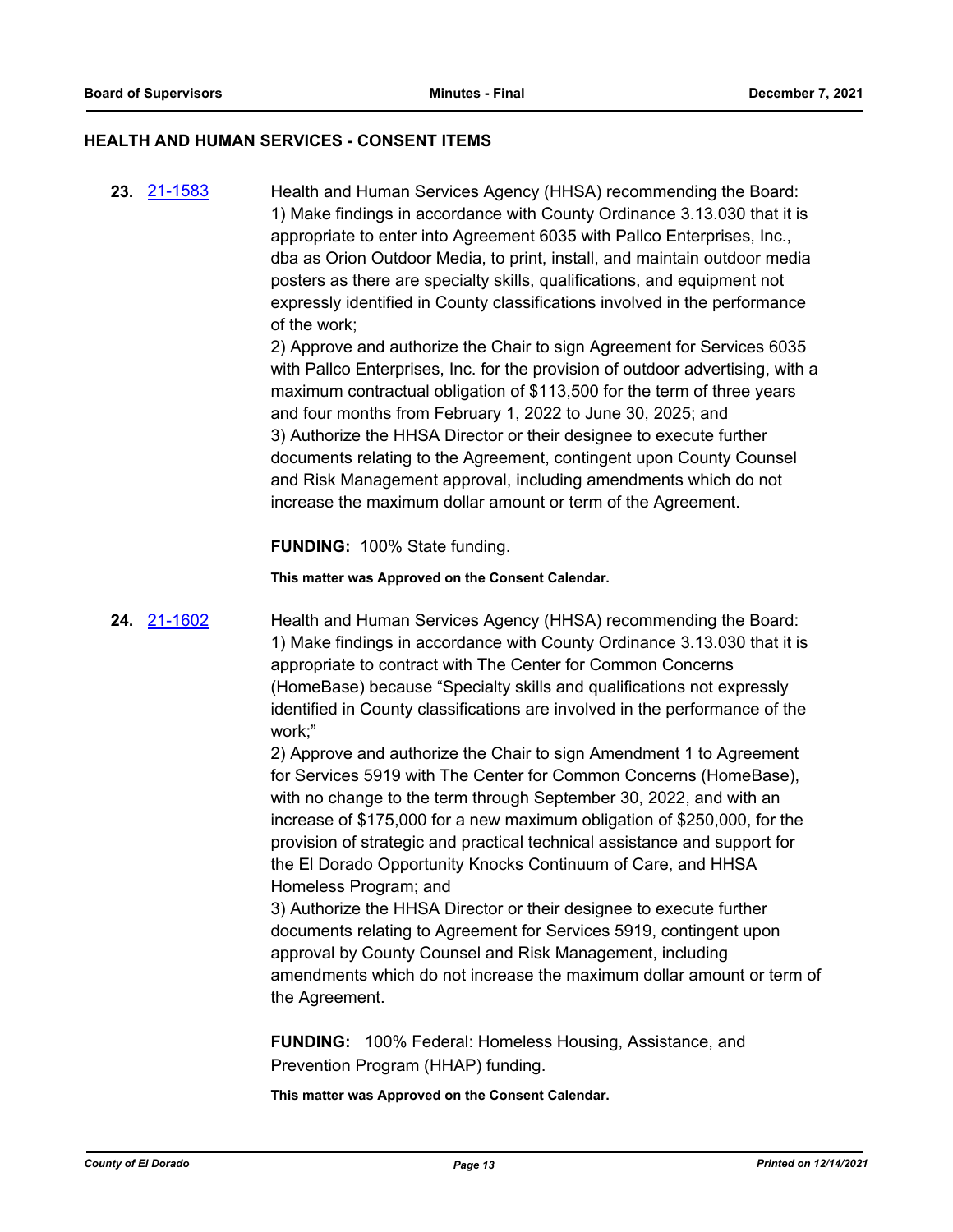**25.** [21-1677](http://eldorado.legistar.com/gateway.aspx?m=l&id=/matter.aspx?key=30572) Health and Human Services Agency (HHSA) recommending: 1) Approve and authorize the Chair to sign Agreement 6017 with California Mental Health Services Authority (CalMHSA) for the provision of a California-centric enterprise solution for Electronic Health Records (EHR) Program Participation Agreement, with a not-to-exceed (NTE) amount of \$50,000, and for the retroactive term of one (1) year from July 1, 2021 through June 30, 2022; and 3) Authorize the HHSA Director or their designee to execute further documents relating to Agreement 6017, contingent upon approval by County Counsel and Risk Management, including amendments which do not increase the maximum dollar amount or term of the Agreement.

**FUNDING:** 100% Behavioral Health QIP Startup Funds.

**This matter was Approved on the Consent Calendar.**

**26.** [21-1695](http://eldorado.legistar.com/gateway.aspx?m=l&id=/matter.aspx?key=30590) Health and Human Services Agency recommending the Board adopt and authorize the Chair to sign a Proclamation recognizing November 20, 2021 as National Adoption Day in the County of El Dorado, and express appreciation to Lilliput Children's Services, Stanford Sierra Youth & Families, Sierra Child and Family Services, and the citizens of El Dorado County who have provided permanent families for children through adoption.

#### **FUNDING:** N/A

**This matter was Approved on the Consent Calendar.**

**27.** [21-1725](http://eldorado.legistar.com/gateway.aspx?m=l&id=/matter.aspx?key=30620) Health and Human Services Agency recommending the Board adopt and authorize the Chair to sign Resolution **164-2021** to: 1) Approve the addition of one (1.0) Full Time Equivalent (FTE) Office Assistant I/II - Limited Term allocation; and 2) Approve the addition of one (1.0) FTE Program Assistant - Limited Term allocation in the Health and Human Services Agency.

> **FUNDING:** 100% American Rescue Plan Act (ARPA) Low-Income Home Energy Assistance Program.

**Resolution 164-2021 was Adopted upon Approval of the Consent Calendar.**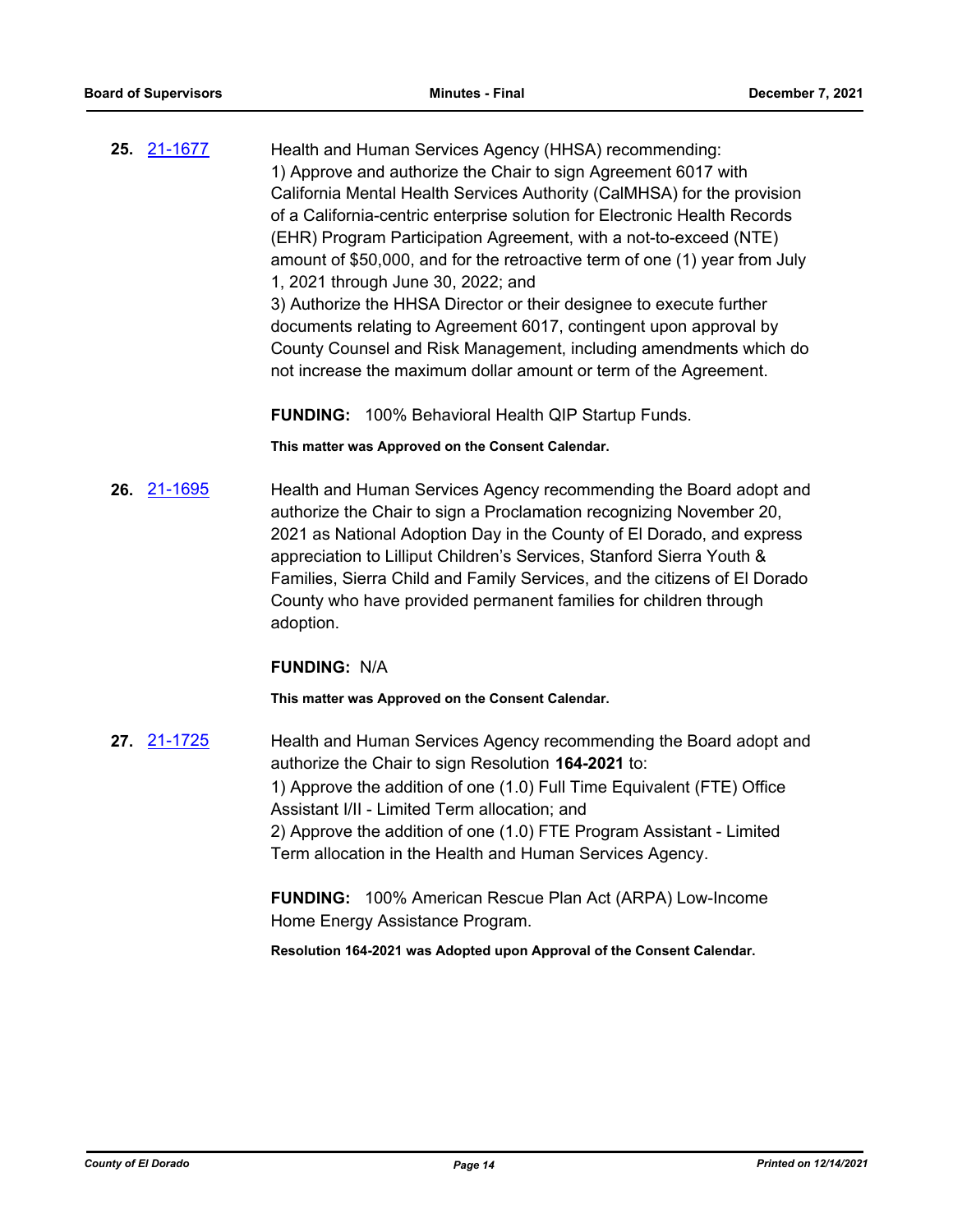**28.** [21-1735](http://eldorado.legistar.com/gateway.aspx?m=l&id=/matter.aspx?key=30630) Health and Human Services Agency (HHSA) recommending the Board: 1) Accept, with gratitude, an unrestricted donation of \$10,000 from the El Dorado Community Foundation, to support efforts by the Animal Services Program during the Caldor Fire; and 2) Authorize the HHSA Director or designee to execute document(s) relating to the donation from the El Dorado Community Foundation to the Animal Services Program.

**FUNDING:** El Dorado Community Foundation.

**This matter was Approved on the Consent Calendar.**

**29.** [21-1764](http://eldorado.legistar.com/gateway.aspx?m=l&id=/matter.aspx?key=30660) Health and Human Services Agency (HHSA) recommending the Board: 1) Approve and authorize the Chair to sign Funding Out Agreement 6112 with El Dorado County Community Health Center to support their mobile dental program, in the amount of \$85,000, effective upon execution through June 30, 2022; and

2) Authorize the Director of HHSA or their designee to execute further documents relating to Agreement 6112, contingent upon County Counsel and Risk Management approval, including amendments which do not increase the maximum dollar amount or term of the Agreement.

**FUNDING:** California Department of Public Health Oral Health Grant.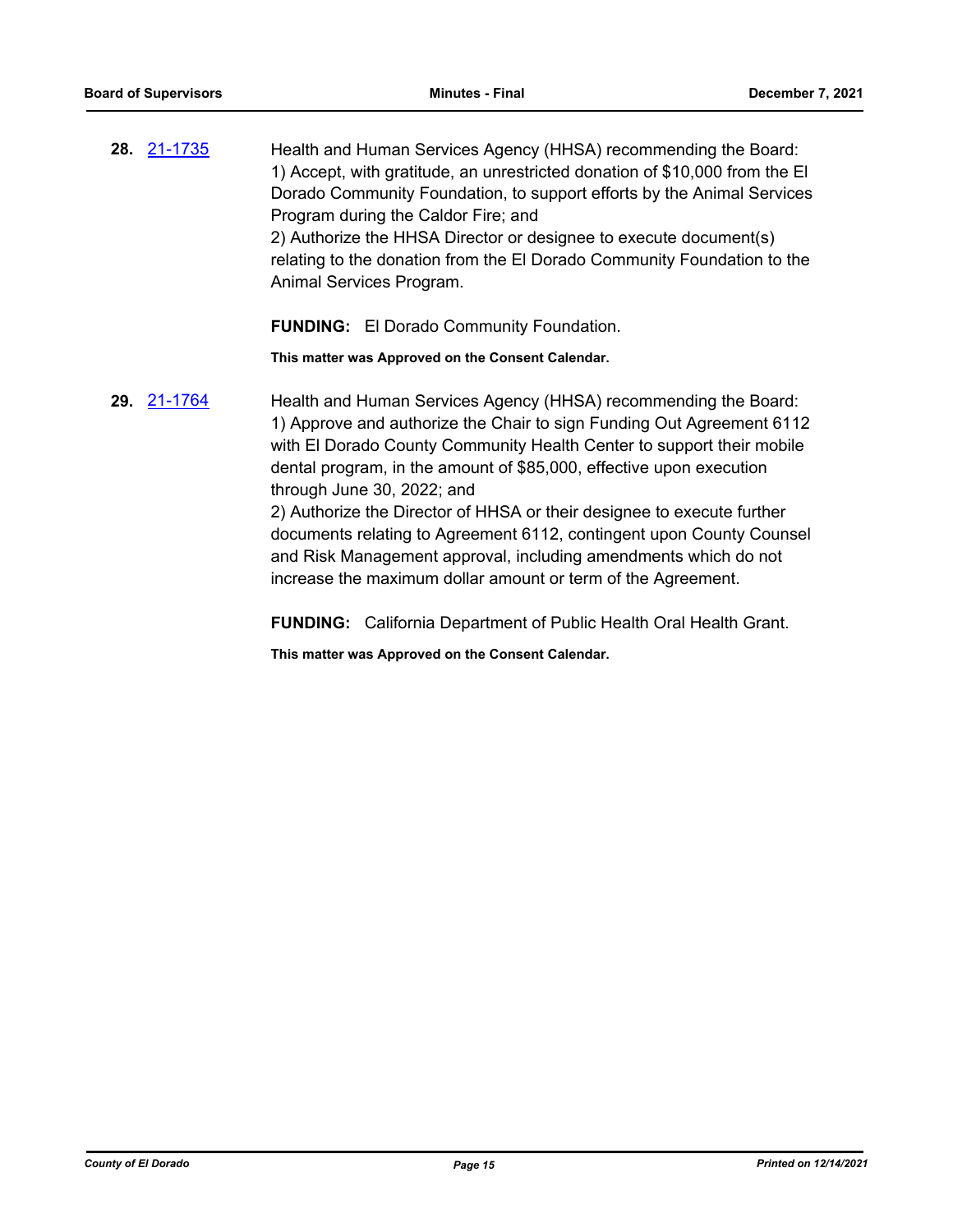#### **LAND USE AND DEVELOPMENT - CONSENT ITEMS**

**30.** [21-1101](http://eldorado.legistar.com/gateway.aspx?m=l&id=/matter.aspx?key=29996) Air Quality Management District (AQMD) recommending the Board, acting as the AQMD Board of Directors: 1) Adopt and authorize the Chair to sign Resolution **154-2021**, approving proposed revised Rule 523-1 Federal Non-Attainment New Source Review ("Rule"); and 2) Direct staff to forward the Rule to the California Air Resources Board for transmittal to the U.S. Environmental Protection Agency as a revision to the State Implementation Plan, replacing the previous 2019 version of Rule 523-1.

#### **FUNDING:** N/A

**This matter was Approved and Resolution 154-2021 was Adopted upon Approval of the Consent Calendar.**

**31.** [21-1232](http://eldorado.legistar.com/gateway.aspx?m=l&id=/matter.aspx?key=30127) Department of Transportation recommending the Board receive and file Annual Mitigation Reports for Fiscal Year 2020-21:

> 1) The Traffic Impact Fee Program in compliance with California Government Code Section 66006;

2 The Community Benefit Fee according to the Alto, LLC Development Agreement in compliance with California Government Code Sections 65865(e) and 66006;

3) The Developer fee programs of: Bar J, Marble Valley, Serrano J7 Frontage Improvement and Bass Lake Hills Specific Plan Public Facilities Plan in compliance with California Government Code Sections 66006; and

4) The Intelligent Transportation System Program in compliance with California Government Code Sections 66006.

#### **FUNDING:** N/A

**This matter was Approved on the Consent Calendar.**

**32.** [21-1760](http://eldorado.legistar.com/gateway.aspx?m=l&id=/matter.aspx?key=30656) Department of Transportation recommending the Board approve and authorize the Director of Transportation to sign a Modification to the United States Department of Agriculture Forest Service Domestic Grant 18-DG-11051900-022, which will increase the current grant funding from \$345,000 to \$375,000 for use on the Country Club Heights Erosion Control Project, Capital Improvement Program, 36107009.

**FUNDING:** United States Forest Service Grant Funds. (100% - Federal)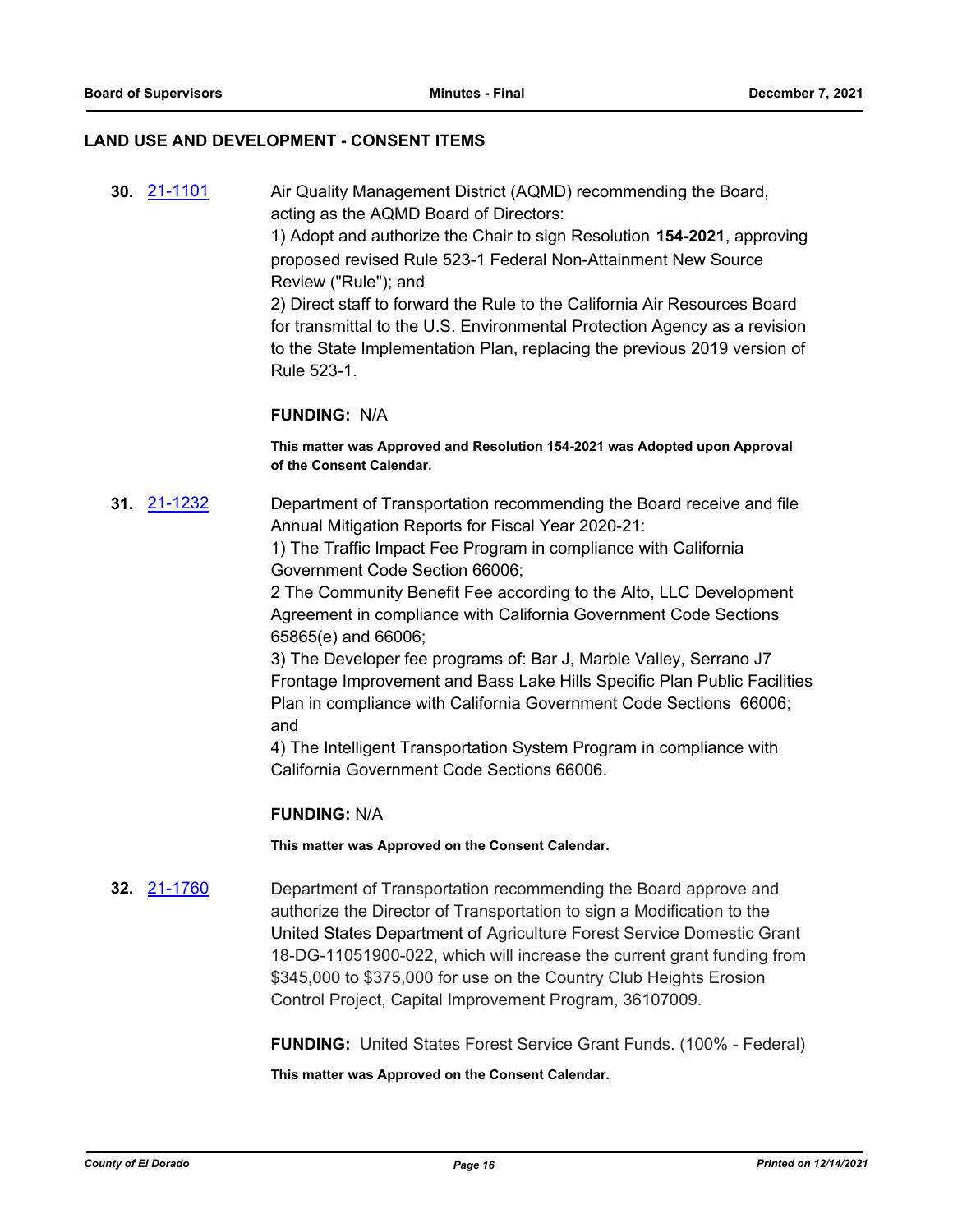| 33. 21-1822        | Department of Transportation recommending the Board consider the<br>following: |
|--------------------|--------------------------------------------------------------------------------|
|                    | 1) Accept the subdivision improvements for Saratoga Estates Villages           |
|                    | 2A, 2B, 2C, and 3, TM 14-1520, as complete;                                    |
|                    | 2) Reduce Performance Bond 30050876 from \$5,668,639.20 to                     |
|                    | \$964,151.92, which is ten percent of the total cost of the subdivision        |
|                    | improvements, an amount which guarantees against any defective work,           |
|                    | labor done, or defective materials furnished, which is to be released after    |
|                    | one year if no claims are made;                                                |
|                    | 3) Hold Laborers & Materialmens Bond 30050876 in the amount of                 |
|                    | \$4,820,759.60 for six months to guarantee payments to persons                 |
|                    | furnishing labor, materials, or equipment; and                                 |
|                    | 4) Authorize the Clerk of the Board to release the respective Bonds after      |
|                    | the required time periods upon written request by Transportation.              |
|                    | <b>FUNDING: Developer Funded.</b>                                              |
|                    | This matter was Approved on the Consent Calendar.                              |
| <b>34.</b> 21-1825 | Department of Transportation recommending the Board consider the               |
|                    | following:                                                                     |
|                    | 1) Approve and authorize the Chair to sign the Notice of Acceptance with       |
|                    | Rapid Construction, Inc. for the Country Club Heights Erosion Control          |
|                    | Project - Phase III, Capital Improvement Program 36107009, Contract            |
|                    | 5408; and                                                                      |
|                    | 2) Approve and authorize the Clerk of the Board to release the Payment         |
|                    | and Performance Bonds to the Surety upon notification from the                 |
|                    | Department of Transportation, after the one-year guarantee period.             |
|                    | <b>FUNDING:</b> Funding for Phase III work is as follows: United States Forest |
|                    | Service (28% - Federal), California Tahoe Conservancy (60% - State),           |
|                    | and Tahoe Regional Planning Agency - Water Quality/Stream                      |
|                    | Environment Zone Mitigation (12% - Local).                                     |
|                    | This matter was Approved on the Consent Calendar.                              |
| 35. 21-1860        | Department of Transportation and Chief Administrative Office, Community        |
|                    | Development Finance and Administration Division, recommending the              |
|                    | Board approve the attached budget transfer to establish appropriations in      |
|                    | a recently established special revenue fund for developer-funded Silver        |
|                    | Springs Right-of-Way costs in FY 2021-22. (4/5 vote required)                  |
|                    | <b>FUNDING: Developer Funded.</b>                                              |
|                    |                                                                                |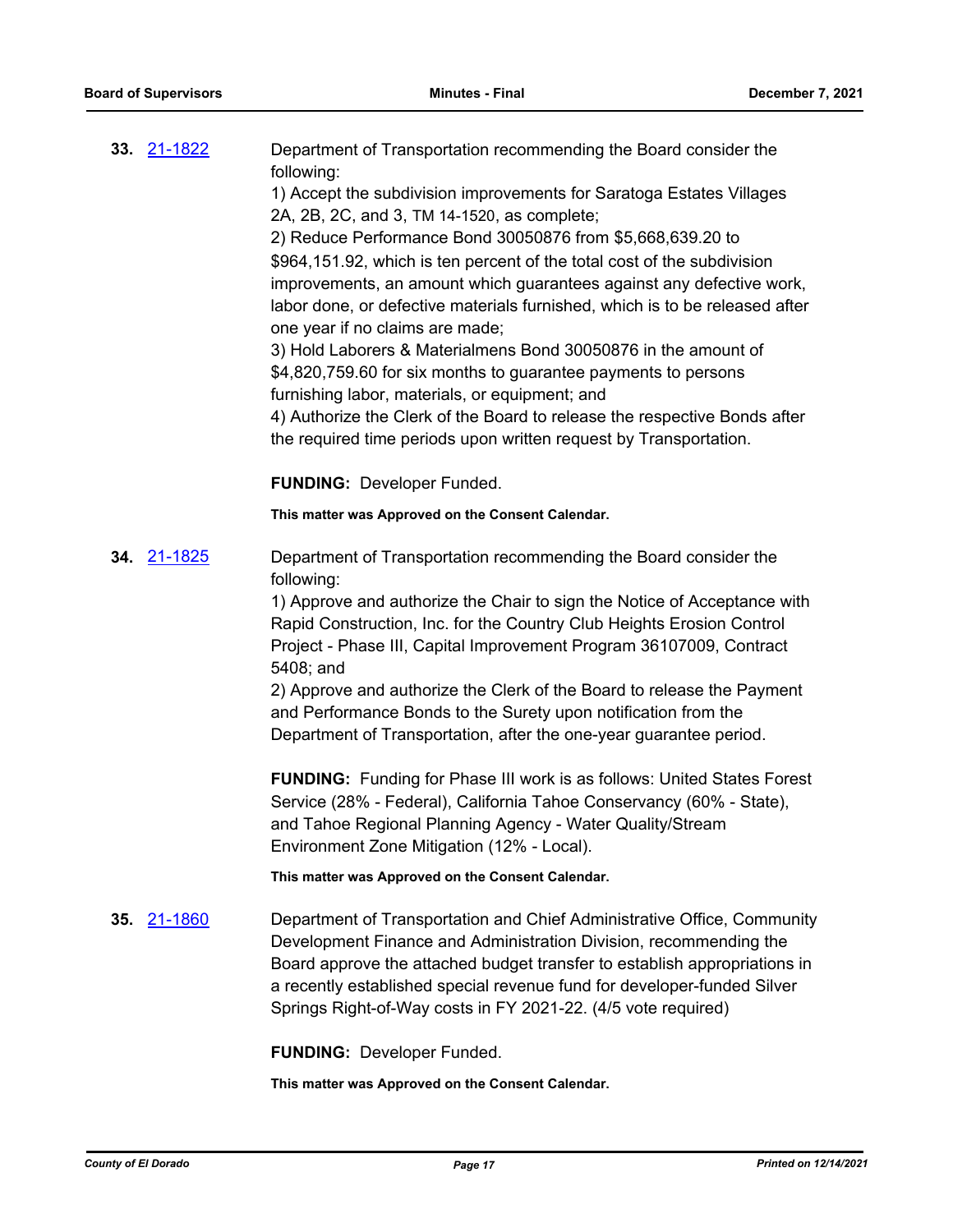**36.** [21-1533](http://eldorado.legistar.com/gateway.aspx?m=l&id=/matter.aspx?key=30428) Department of Transportation recommending the Board approve and authorize the Chair to sign the Second Amendment to Agreement for Services 3392 with Dewberry Engineers, Inc., for on-call structural engineering and associated services, extending the performance period an additional two (2) years to December 10, 2023, updating one classification on the rate schedule, and updating contract language per California Department of Transportation federal funding requirements.

> **FUNDING:** Funding for various Capital Improvement Program and Environmental Improvement Program projects, will be provided by associated Federal, State, and Local funding sources. Local funding sources may include any combination of the following: Traffic Impact Fee Program, Missouri Flat Area Master Circulation and Financing Plan, Road Fund, Tribe Funds, Accumulative Capital Outlay, Developer Advanced Funds, Sacramento Municipal Utility District, and/or General Fund.

**This matter was Approved on the Consent Calendar.**

**37.** [21-1408](http://eldorado.legistar.com/gateway.aspx?m=l&id=/matter.aspx?key=30303) Department of Transportation recommending the following as related to the U.S. 50 / Camino Area Safety Project, Capital Improvement Program number 71319/36104015:

> 1) Approve and authorize the Chair to sign Relinquishment (State Highway) Agreement 03-0700 between the California Department of Transportation and County of El Dorado, in order to relinquish to County a portion of a State Highway Right-of-Way within County's jurisdiction; and 2) Adopt and authorize the Chair to sign Resolution **177-2021** to authorize the Chair to execute and confirm the Relinquishment (State Highway) Agreement 03-0700.

**FUNDING:** Regional Surface Transportation Program Exchange Funds-Rural-EDCTC (47%), Traffic Impact Fee - Hwy 50 (37%), State Transportation Impact Mitigation Fee (10%), Tribe Funds (5%), and Road Fund (1%). (State and Local Funds)

**This matter was Approved and Resolution 177-2021 was Adopted upon Approval of the Consent Calendar.**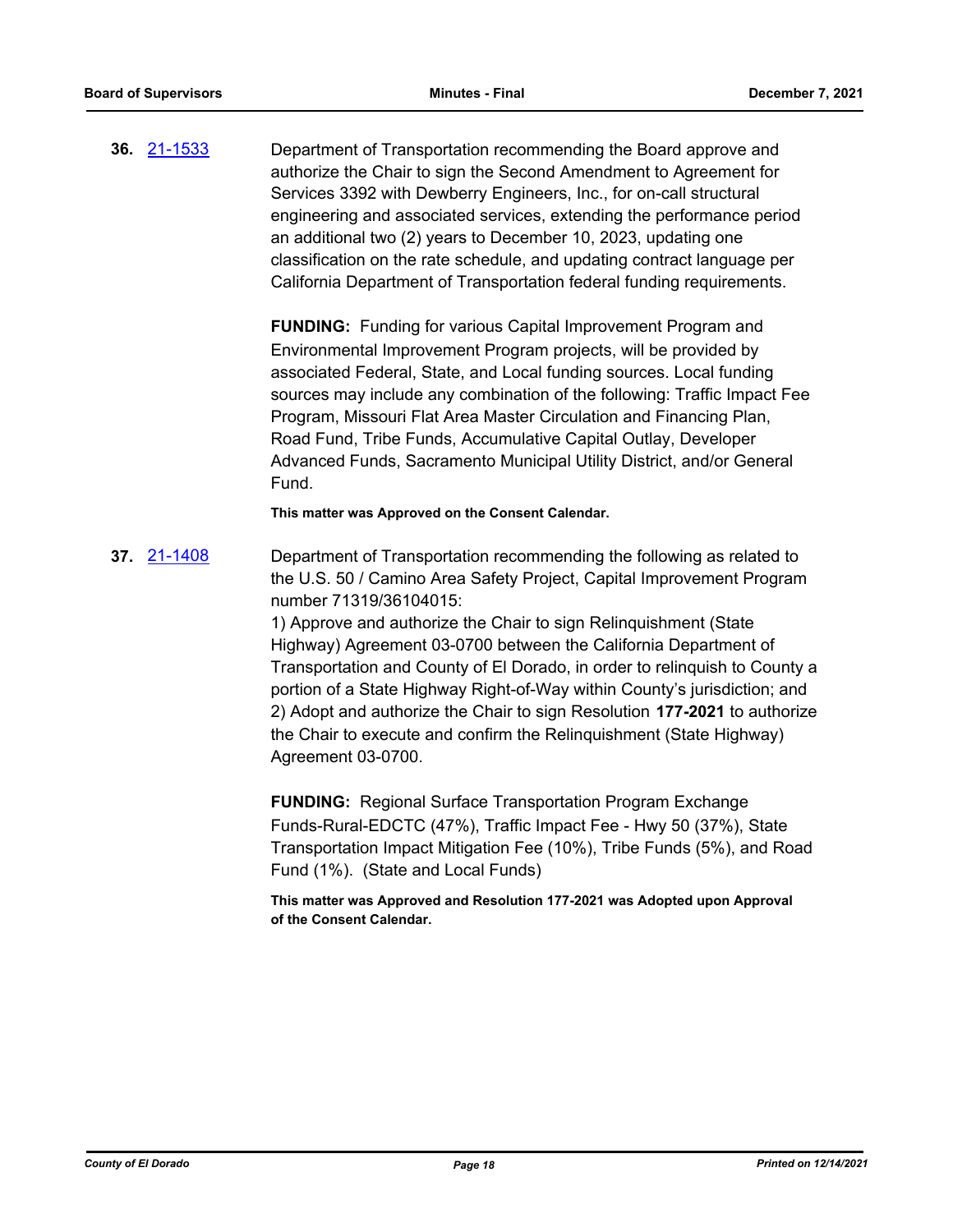**38.** [21-1231](http://eldorado.legistar.com/gateway.aspx?m=l&id=/matter.aspx?key=30126) Planning and Building Department recommending the Board receive and file the Annual Report for Fiscal Year 2020-21 for the Ecological Preserve Fee and Oak Woodland Conservation Fee Programs in compliance with California Government Code Section 66006.

> **FUNDING:** Ecological Preserve Fees and Oak Woodland Conservation Fees.

**Staff recommending this matter be Continued to December 14, 2021.**

**This matter was Continued to December 14, 2021 upon Approval of the Consent Calendar.**

**39.** [21-1257](http://eldorado.legistar.com/gateway.aspx?m=l&id=/matter.aspx?key=30152) Planning and Building Department, Planning Division, Current Planning Unit, recommending the Board approve and authorize the Chair to sign Amendment II to Agreement 3802 with Dudek, increasing the compensation amount by \$400,000 for a total not-to-exceed amount of \$800,000 and other minor administrative changes determined necessary with no changes to the scope or term of the Agreement.

**FUNDING:** Applicant Funded / Transient Occupancy Tax.

**This matter was Approved on the Consent Calendar.**

**40.** [21-1258](http://eldorado.legistar.com/gateway.aspx?m=l&id=/matter.aspx?key=30153) Planning and Building Department, Planning Division, Current Planning Unit, recommending the Board approve and authorize the Chair to sign Amendment IV to Agreement 447 with Ascent Environmental, Inc., increasing the compensation amount by \$800,000 for a total not-to-exceed amount of \$1,600,000, updating Exhibit B to reflect the consultant's current hourly rates, and other minor administrative changes determined necessary, with no changes to the scope or term of the Agreement.

**FUNDING:** Applicant Funded.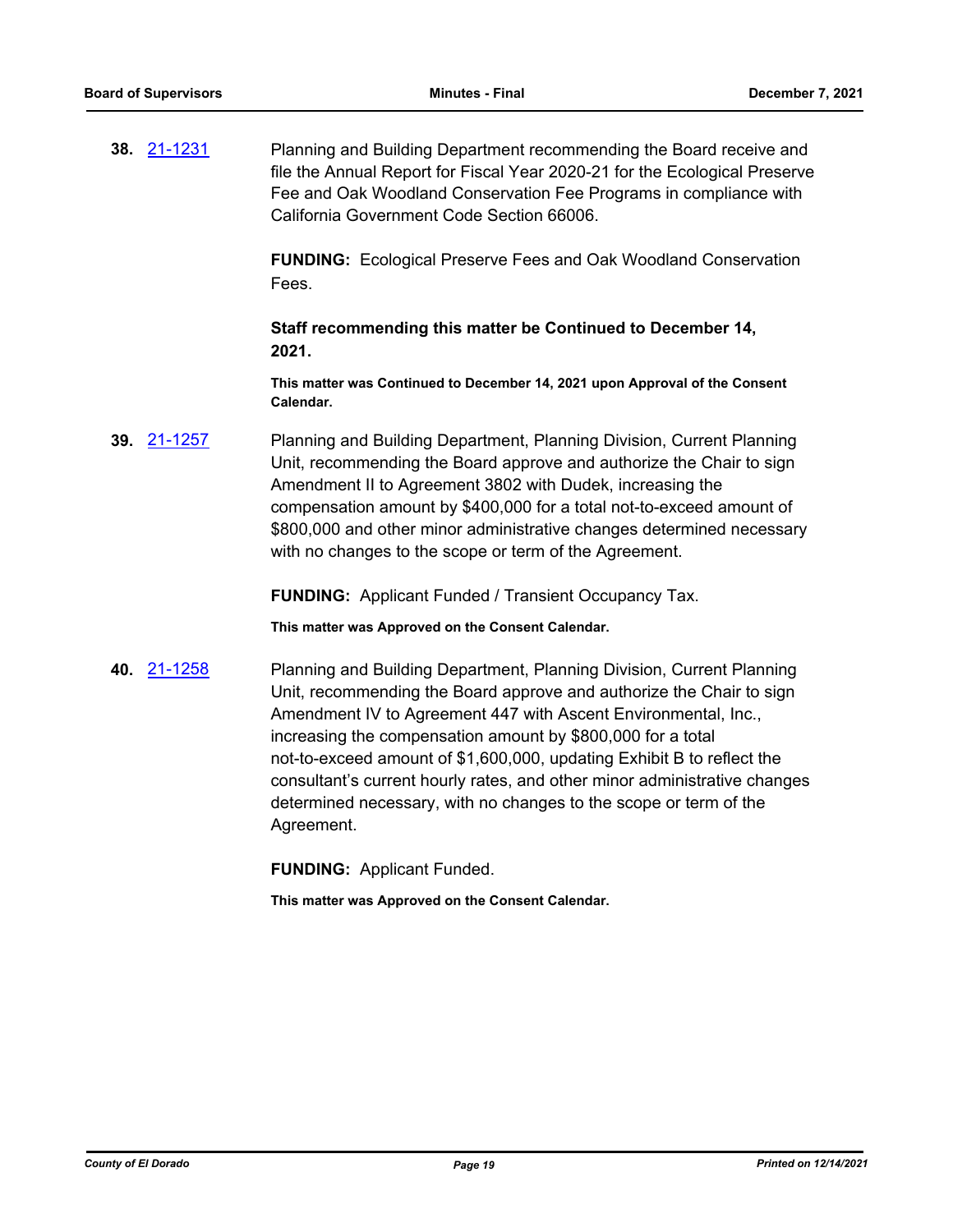**41.** [21-1753](http://eldorado.legistar.com/gateway.aspx?m=l&id=/matter.aspx?key=30649) Planning and Building Department, Planning Division, Long Range Planning Unit, recommending the Board consider the following: 1) In accordance with Chapter 3.13, Section 3.13.030 of County Ordinance Code, Contracting Out, find that for the Zoning Ordinance Update Project, due to the limited timeframes, temporary or occasional nature, or schedule for the project or scope of work, the ongoing aggregate of work to be performed is not sufficient to warrant the addition of permanent staff; and

2) Approve and authorize the Chair to sign Agreement 5857 with Dudek to assist the County with updating Title 130 of the County Zoning Ordinance, with a not-to-exceed amount of \$102,545, and a term of three (3) years effective upon execution.

**FUNDING:** General Fund.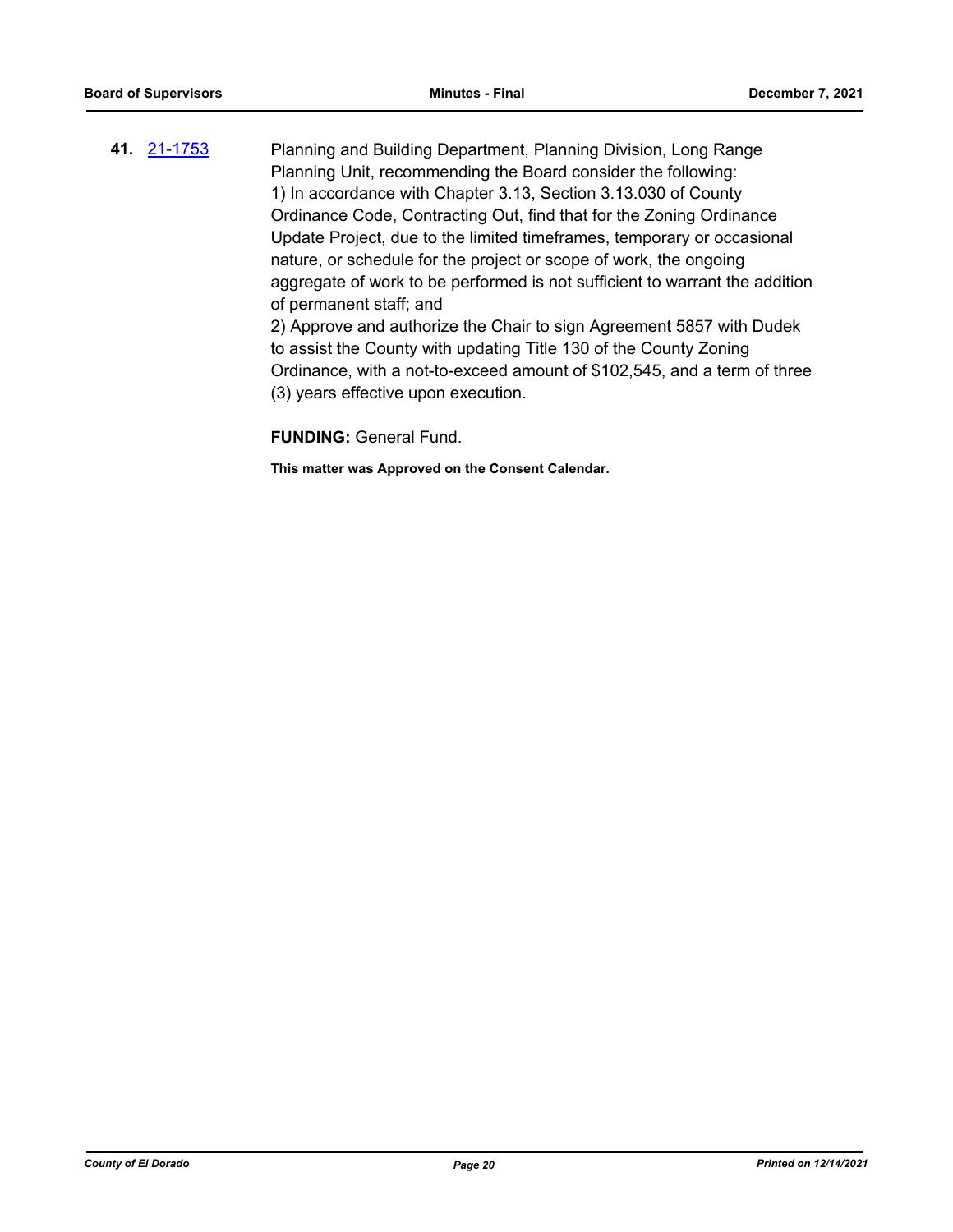#### **LAW AND JUSTICE - CONSENT ITEMS**

**42.** [21-0954](http://eldorado.legistar.com/gateway.aspx?m=l&id=/matter.aspx?key=29848) Probation Department (Probation) recommending the Board: 1) Discontinue collection of fees for all Probation accounts, effective July 1, 2021, pursuant to California Assembly Bill 1869 (2020) (AB1869); 2) Discontinue collection of fees for all Probation accounts, effective January 1, 2022, pursuant to California Assembly Bill 177 (2021) (AB177); and 3) Discharge the debts identified in the attached Report in the amount of \$4,116,561.94, for all Probation accounts with charges outlined in AB1869 and AB177.

### **FUNDING:** N/A

#### **This matter was Approved on the Consent Calendar.**

**43.** [21-1367](http://eldorado.legistar.com/gateway.aspx?m=l&id=/matter.aspx?key=30262) Probation Department recommending the Board approve and authorize the Chair to sign retroactive Amendment II to Agreement for Services 2998 with Julie Wyatt, dba J. Wyatt Consulting, to: 1) Increase the amount of the contract by \$30,000 for a total not to exceed amount of \$460,302.07; 2) Extend the term of the agreement through November 30, 2021; for a

new term of July 14, 2018, to November 30, 2021; and 3) Authorize the Purchasing Agent, or designee, to execute further documents relating to Agreement for Services 2998, including amendments which do not increase the maximum dollar amount or term of the Agreement, and contingent upon approval by County Counsel and Risk Management.

**FUNDING:** Public Safety Realignment (AB 109).

**This matter was Approved on the Consent Calendar.**

**44.** [21-1770](http://eldorado.legistar.com/gateway.aspx?m=l&id=/matter.aspx?key=30666) Sheriff's Office recommending the Board approve and authorize the Purchasing Agent to sign Agreement for Services 5930 with E-S Press Inc for two days of mandatory training on Emotional Survival for Law Enforcement for a retroactive term of October 7, 2021 through October 8, 2021 in the amount of \$15,000.

**FUNDING:** General Fund.

**This matter was Approved on the Consent Calendar.**

#### **END CONSENT CALENDAR**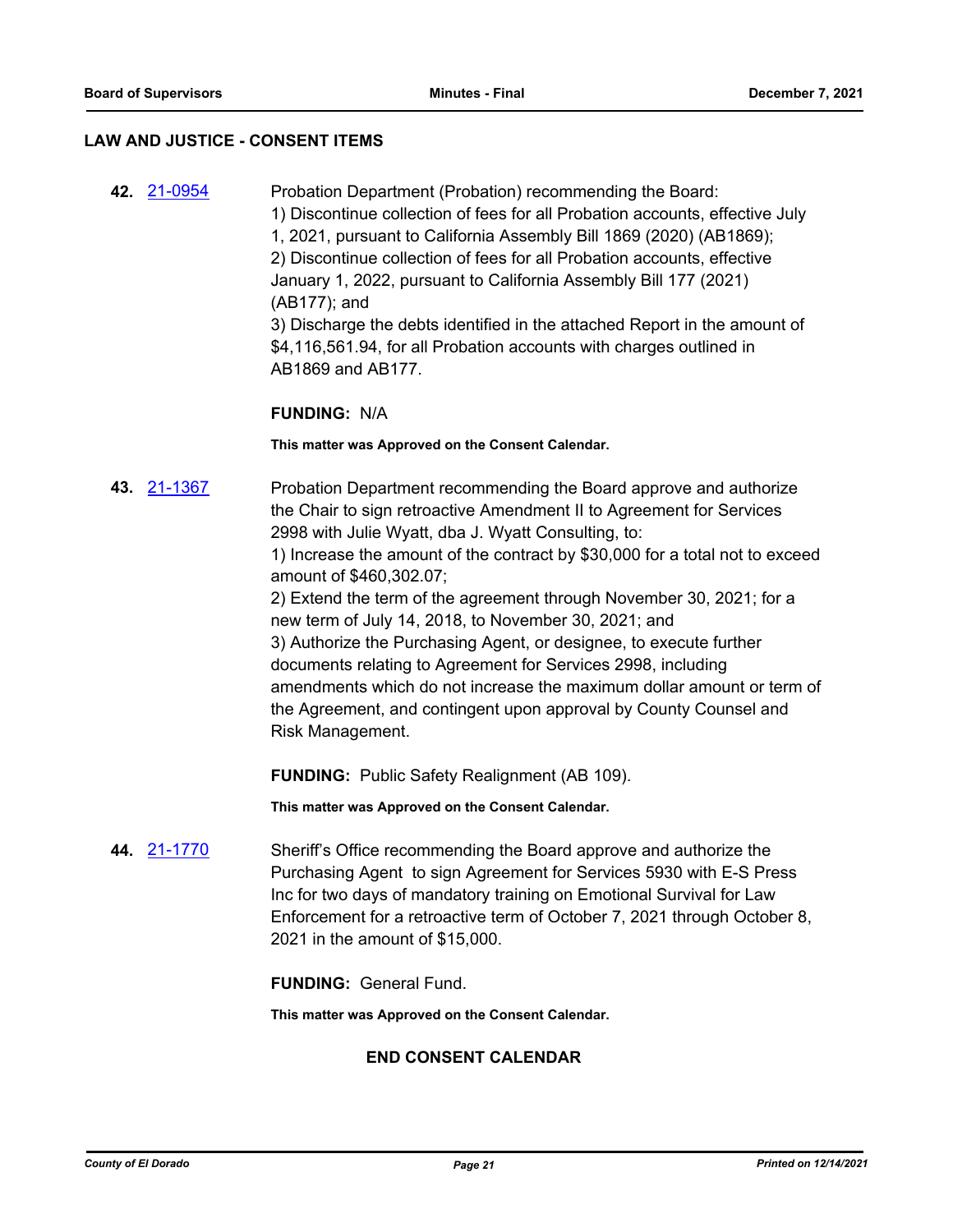#### **DEPARTMENT MATTERS (Items in this category may be called at any time)**

**45.** [21-1845](http://eldorado.legistar.com/gateway.aspx?m=l&id=/matter.aspx?key=30741) Health and Human Services Agency recommending the Board, acting as the Governing Board of the In-Home Supportive Services Public Authority: 1) Receive a presentation by a representative of the In-Home Supportive Services Advisory Committee; and

> 2) Receive and file the Fiscal Year 2020-21 In-Home Supportive Services Public Authority and Advisory Committee Annual Report.

**FUNDING:** 35% State funding, 55% Federal, and 10% County General Fund.

*Public Comment: K. Greenwood*

**The Board, acting as the Governing Board of the In-Home Supportive Services Authority:**

**1) Received a presentation by a representative of the In-Home Supportive Services Advisory Committee; and**

**2) Received and filed the Fiscal Year 2020-21 In-Home Supportive Services Public Authority and Advisory Committee Annual Report.**

**46.** [21-1625](http://eldorado.legistar.com/gateway.aspx?m=l&id=/matter.aspx?key=30520) **HEARING** - Health and Human Services Agency recommending the Board, acting as the Governing Board of the El Dorado County Public Housing Authority (PHA):

> 1) Adopt and authorize the Chair to sign Resolution **163-2021** to acknowledge the El Dorado County PHA as a high performing agency exempt from the requirement to annually receive approval from HUD of its Agency Plan;

2) Approve the 2021 update to the annual Public Housing Authority Administrative Plan for continued administration of the Housing Choice Voucher Program, Special Purpose Vouchers and Emergency Housing Vouchers;

3) Authorize the Chair to sign the accompanying PHA Certifications and any other documents related to submittal of the 2021 update to the annual Administrative Plan; and

4) Recognize the contribution of the Resident Advisory Board in assisting with the 2021 update to the Administrative Plan.

**FUNDING:** 97.5% Federal, 2.2% General Fund, 0.3% other revenue sources.

*Public Comment: J. Gainsbourgh*

**Supervisor Hidhal opened the public hearing and upon hearing from staff and the public closed the hearing.**

**A motion was made by Supervisor Parlin, seconded by Supervisor Thomas to Approve this matter and Adopt Resolution 163-2021.**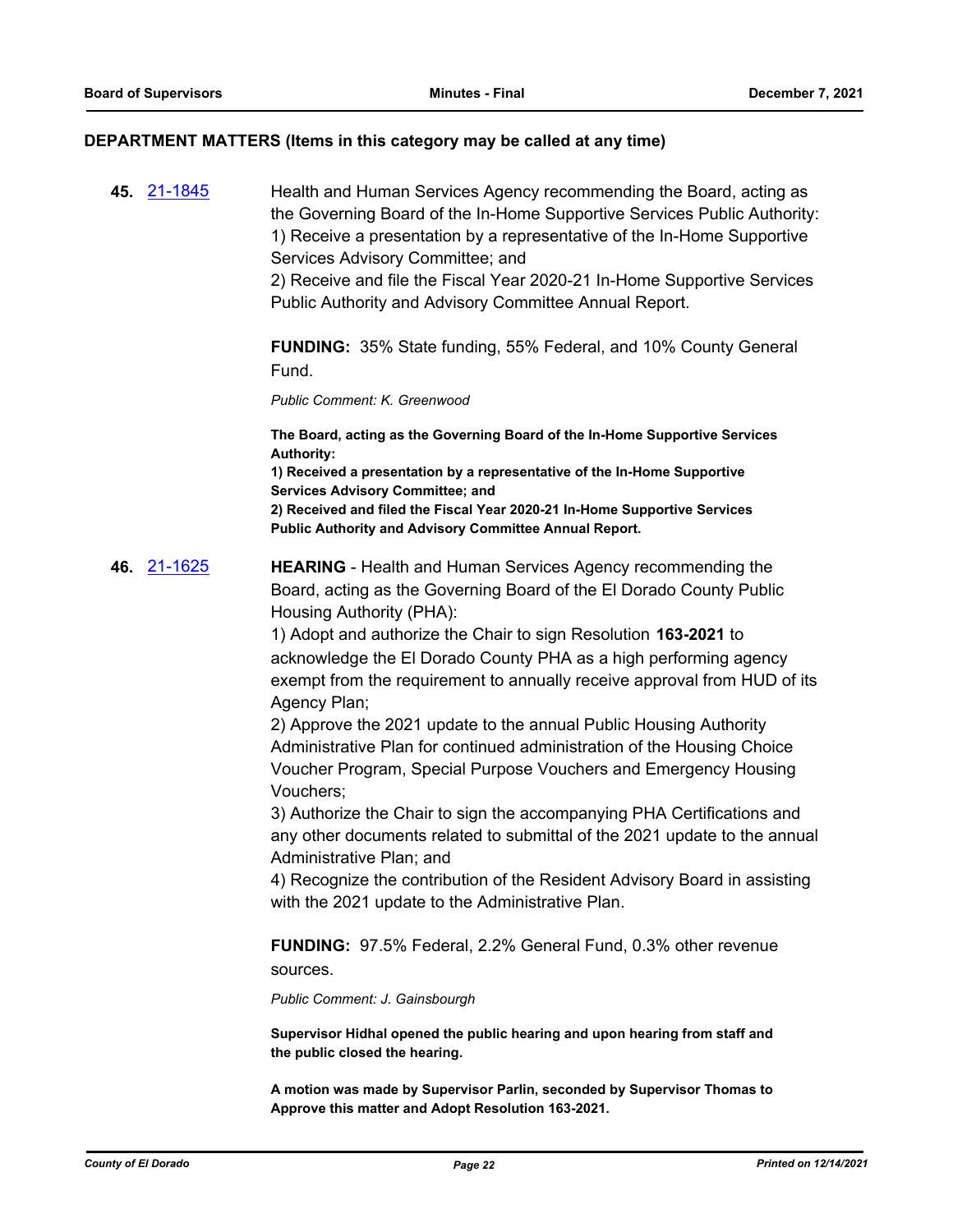**Yes:** 5 - Novasel, Hidahl, Parlin, Thomas and Turnboo

**47.** [21-1824](http://eldorado.legistar.com/gateway.aspx?m=l&id=/matter.aspx?key=30720) Chief Administrative Office recommending the Board appoint two members to the Fiscal Year 2022-23 Budget Ad Hoc Committee.

> **A motion was made by Supervisor Novasel, seconded by Supervisor Hidahl to appoint Supervisor Parlin and Supervisor Thomas to the Fiscal Year 2022-23 Budget Ad Hoc Committee.**

**Yes:** 5 - Novasel, Hidahl, Parlin, Thomas and Turnboo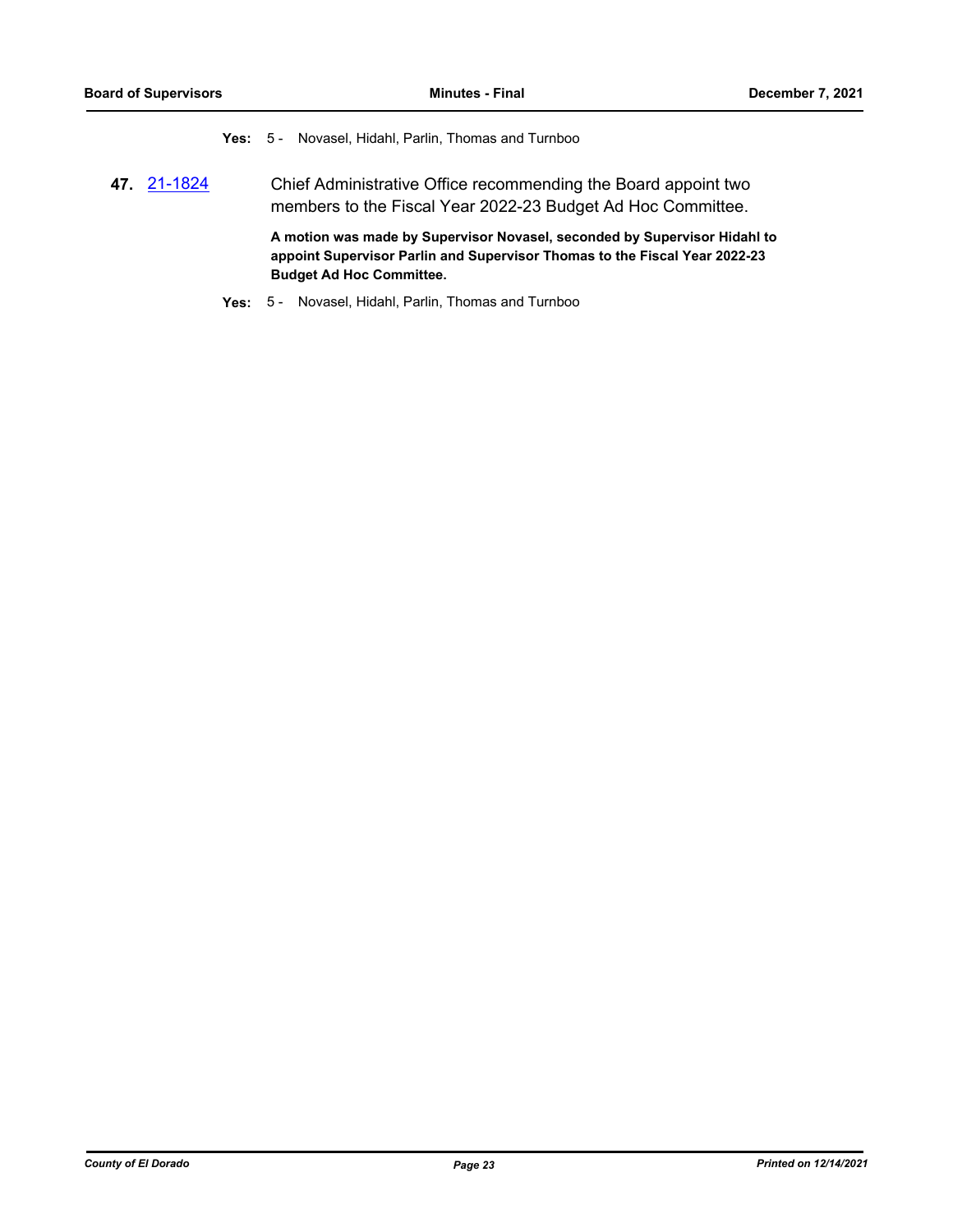#### **9:30 A.M. - TIME ALLOCATION (Items will not be heard prior to the time stated)**

**48.** [21-1422](http://eldorado.legistar.com/gateway.aspx?m=l&id=/matter.aspx?key=30317) Health and Human Services Agency recommending the Board: 1) Approve the **Introduction** (First Reading) of revised and updated Ordinance **5149** that allows participation in the Health Plan of San Joaquin Local Initiative Two-Plan public/commercial Medi-Cal Managed Care Plan Model, which has been updated to correct the effective date of the county plan model change to January 1, 2024. (refer to 10/19/21, Item 12); and

2) Waive the full reading of the Ordinance, read by title only and continue this matter to December 14, 2021, for **Final Passage** (Second Reading).

**FUNDING:** There are no funding requirements related to County operations or associated activities.

**A motion was made by Supervisor Thomas, seconded by Supervisor Parlin to Continue Ordinance 5149 to December 14, 2021 for Final Passage (Second Reading).**

**Yes:** 5 - Novasel, Hidahl, Parlin, Thomas and Turnboo

#### **10:00 A.M. - TIME ALLOCATION (Items will not be heard prior to the time stated)**

**49.** [21-1736](http://eldorado.legistar.com/gateway.aspx?m=l&id=/matter.aspx?key=30631) Department of Transportation recommending the Board: 1) Receive the workshop information on the Tahoe Regional Planning Agency's Project Impact Assessment Guidelines for the implementation of Senate Bill 743 (2013); and 2) Approve and authorize the Chair to sign Resolution **165-2021**, Adopting the Tahoe Regional Planning Agency's Project Impact Assessment Guidelines as El Dorado County Vehicle Miles Traveled Threshold of Significance and for Evaluation of Project Impacts in the Tahoe Basin Under the California Environmental Quality for implementation of Senate Bill 743 for projects in the unincorporated areas of the Tahoe Basin.

### **FUNDING:** N/A

*Public Comment: K. Payne, W. Deloria*

**A motion was made by Supervisor Novasel, seconded by Supervisor Parlin to Approve this matter and Adopt Resolution 165-2021.**

**Yes:** 5 - Novasel, Hidahl, Parlin, Thomas and Turnboo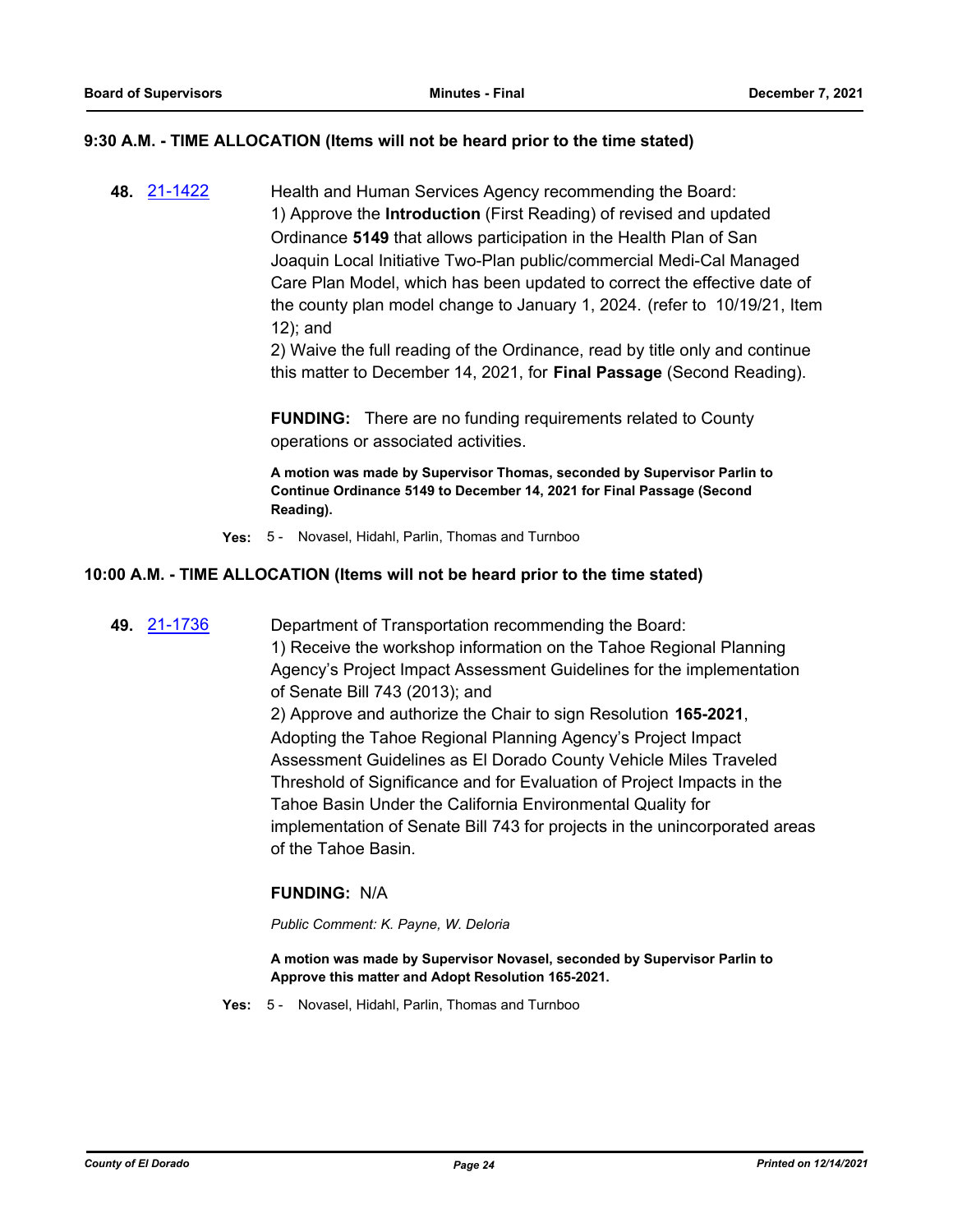### **11:00 A.M. - TIME ALLOCATION (Items will not be heard prior to the time stated)**

**50.** [21-1894](http://eldorado.legistar.com/gateway.aspx?m=l&id=/matter.aspx?key=30790) **HEARING** - El Dorado County Surveyor, Registrar of Voters, County Counsel, and the Chief Administrative Office recommending the Board: 1) Consider the final two map Alternatives: El Dorado Hills Community Draft Redistricting Alternative - Revised B, and El Dorado Hills Community Draft Redistricting Alternative B2 B1, and select one map to become the Supervisorial District Official Map; 2) Approve the Introduction (First Reading) of Ordinance 5155 amending the Existing Supervisorial District Boundaries to those Shown on the Map entitled "Official Map, Supervisorial District Boundaries, adopted December 2021"; and 3) Waive the full reading of the Ordinance, read by title only and continue this matter to December 14, 2021, for Final Passage (Second Reading).

#### **FUNDING:** N/A

*Public Comment: K. Greenwood, R. Williams*

**Supervisor Hidahl opened the public hearing and upon hearing from staff and the public closed the hearing.**

**A motion was made by Supervisor Parlin, seconded by Supervisor Thomas to: 1) Select El Dorado Hills Community Draft Redistricting Alternative - Revised B1 map to become the Supervisorial District Official Map; 2) Approve the Introduction (First Reading) of Ordinance 5155 amending the Existing Supervisorial District Boundaries to those Shown on the Map entitled "Official Map, Supervisorial District Boundaries, adopted December 2021"; and 3) Waive the full reading of the Ordinance, read by title only and continue this matter to December 14, 2021, for Final Passage (Second Reading).**

**Yes:** 5 - Novasel, Hidahl, Parlin, Thomas and Turnboo

#### **1:00 P.M. - TIME ALLOCATION (Items will not be heard prior to the time stated)**

## **OPEN FORUM**

*Public Comment: L. Marenco, M. Lane, E. Mackey, J. McGinnis, J. Gainsbourgh, R. Marlet, K. Greenwood, 013, C. Souza, T. Doyle, M. Rodriguez*

#### [21-1973](http://eldorado.legistar.com/gateway.aspx?m=l&id=/matter.aspx?key=30869) OPEN FORUM (See Attachment)

Open Forum is an opportunity for members of the public to address the Board of Supervisors on subject matter that is not on their meeting agenda and within their jurisdiction. Public comments during Open Forum are limited to three minutes per person. The total amount of time reserved for Open Forum is 20 Minutes.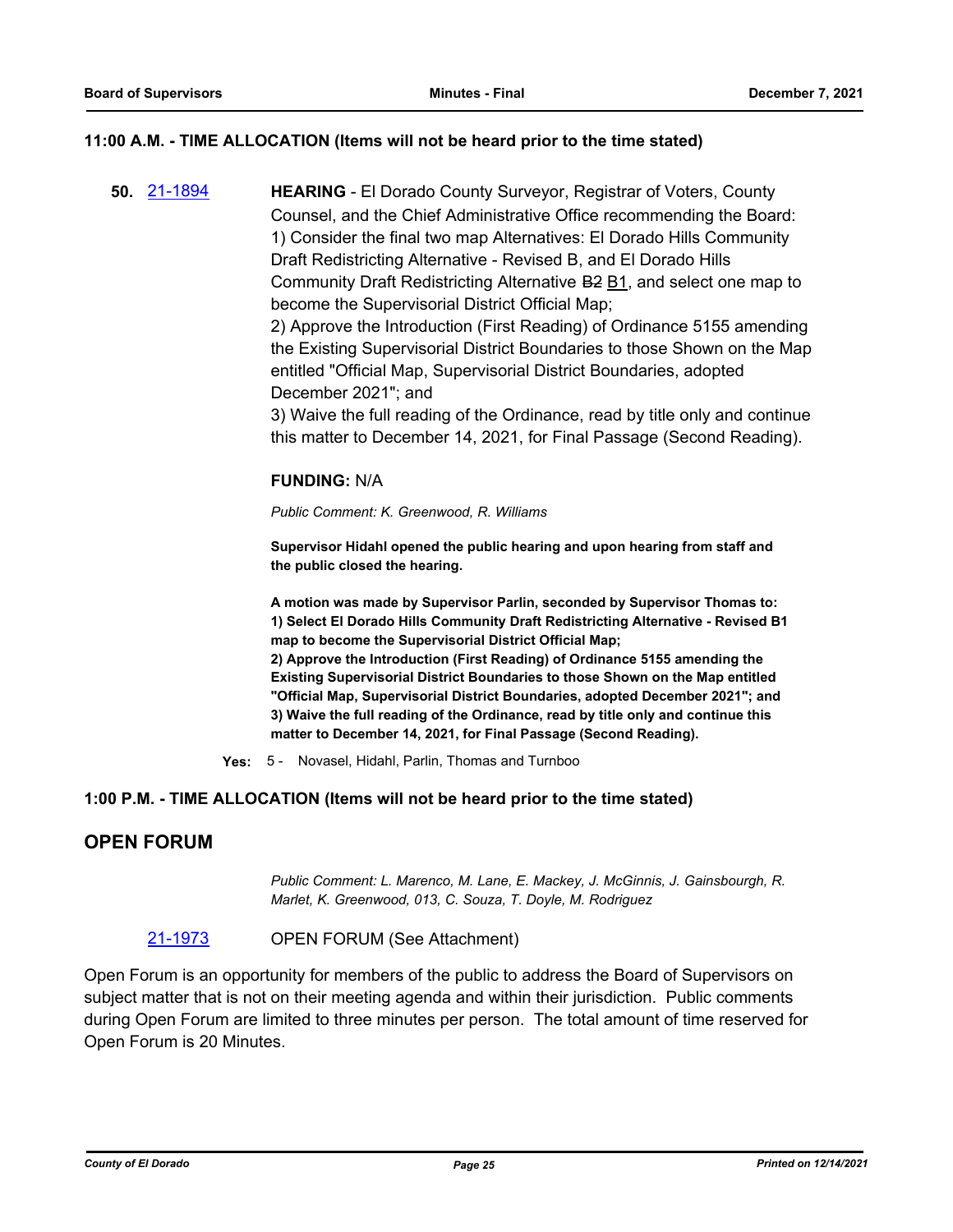#### **2:00 P.M. - TIME ALLOCATION (Items will not be heard prior to the time stated)**

**51.** [21-1516](http://eldorado.legistar.com/gateway.aspx?m=l&id=/matter.aspx?key=30411) **HEARING** - To consider the Department of Agriculture recommending the Board approve and authorize the Chair to sign an urgency Ordinance **5154** extending an interim moratorium on the cultivation of industrial hemp for all purposes within the unincorporated areas of the County of El Dorado for twelve (12) months and direct staff to develop an ordinance for a permanent ban on industrial hemp.

#### **FUNDING:** N/A

*Public Comment: K. Payne, R. Miller, D. Hardy, T. Vanhorn, Sheriff D'Agostini, P. Castillo, G. Krakow, L. Tannenbaum, K. Greenwood*

**After the main motion was made, a substitute motion was made by Supervisor Parlin to Approve this matter and Adopt urgency Ordinance 5154.**

**Motion failed for lack of a second.**

**A motion was made by Supervisor Thomas, seconded by Supervisor Novasel to approve and authorize the Chair to sign an urgency Ordinance 5154 extending an interim moratorium on the cultivation of industrial hemp for all purposes within the unincorporated areas of the County of El Dorado for twelve (12) months.**

#### **Yes:** 5 - Novasel, Hidahl, Parlin, Thomas and Turnboo

**A motion was made by Supervisor Thomas, seconded by Supervisor Novasel to: 1) Direct staff and the joint working committee on industrial hemp to continue to explore if all concerns raised in regards to law enforcement and safety issues, impact to neighbors, county cost to regulate, and internal county staffing capacity can be successfully addressed in an ordinance; and 2) By the end of 2022, bring back an ordinance for an industrial hemp pilot program or an ordinance for the permanent ban on industrial hemp.**

**Yes:** 3 - Novasel, Hidahl and Thomas

**Noes:** 2 - Parlin and Turnboo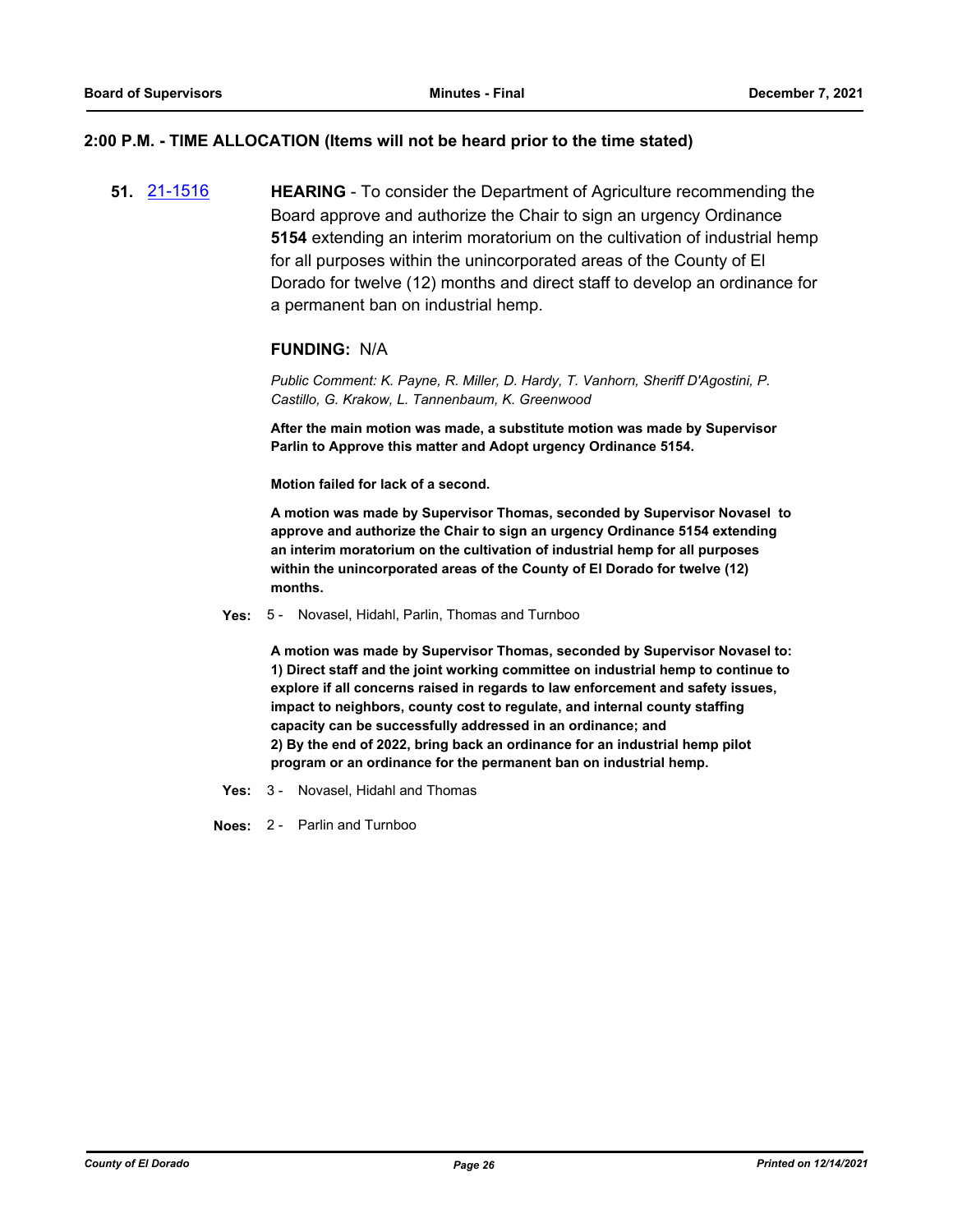#### **ITEMS TO/FROM SUPERVISORS (May be called at any time during the meeting)**

**Supervisor Novasel reported on the following: California State Association of Counties conference. Judge Kingsbury's retirement celebration.**

**Supervisor Parlin reported on the following: Fair Association two by two meeting. El Dorado County Fire Safe Council meeting. Bureau of Land Management meeting. Amador/El Dorado Forest Forum. Water Agency and local cattle ranchers meeting. Tax Payer's Association meeting. BioMass facility visit. Pioneer Energy update. Association of California Water Agencies conference.**

**Supervisor Thomas reported on the following: Sacramento Area Council of Government luncheon. El Dorado County Transportation meeting. Sacramento Area Council of Government Board meeting. Water Agency meeting.**

**Supervisor Turnboo reported on the following: Local Agency Formation Commission meeting. El Dorado County Transit/Transportation meeting. County Counsel meeting. Chief Administrative Officer meeting. Department Head meetings. Ride along with Department of Transportation staff. Congressman Tom McClintock meeting.**

**Supervisor Hidahl reported on the following: Chamber luncheon. Local Agency Formation Commission meeting. El Dorado County Transit/Transportation meeting. Homelessness and Food Bank of El Dorado County. Judge Kingsbury's retirement celebration. El Dorado Hills Community Council meeting.**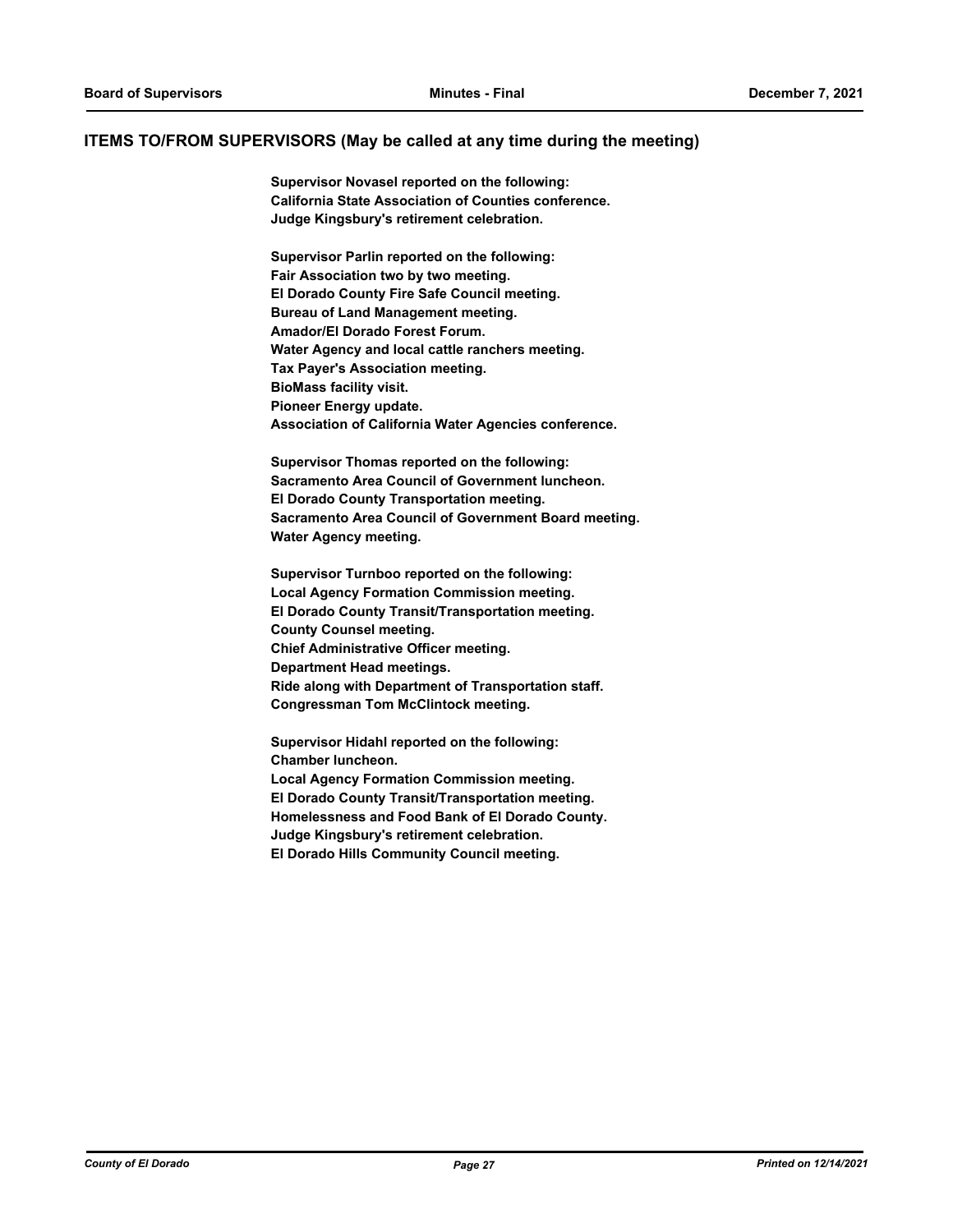#### **CAO UPDATE (May be called at any time during the meeting)**

**Don Ashton, Chief Administrative Officer, reported on the following: Please see the attached Caldor Fire update. Property Tax refund checks mailed. Update on Homeless. Redistricting policy conversation. Ambulance Joint Powers Authority strategic meeting.**

**Carla Hass, Communications Director, provided an update on the Caldor Fire recovery: Right of Entry (ROE) forms submitted. ROE program has closed. Update on property clean up. Health and Human Services Agency staff efforts. Land Use unit processing fee waivers and better use of TRAKIT. Updated dashboard.**

[21-1958](http://eldorado.legistar.com/gateway.aspx?m=l&id=/matter.aspx?key=30854) CAO Update (See Attachment)

**ADJOURNED AT 6:39 P.M. in remembrance of the anniversary of the bombing of Pearl Harbor.**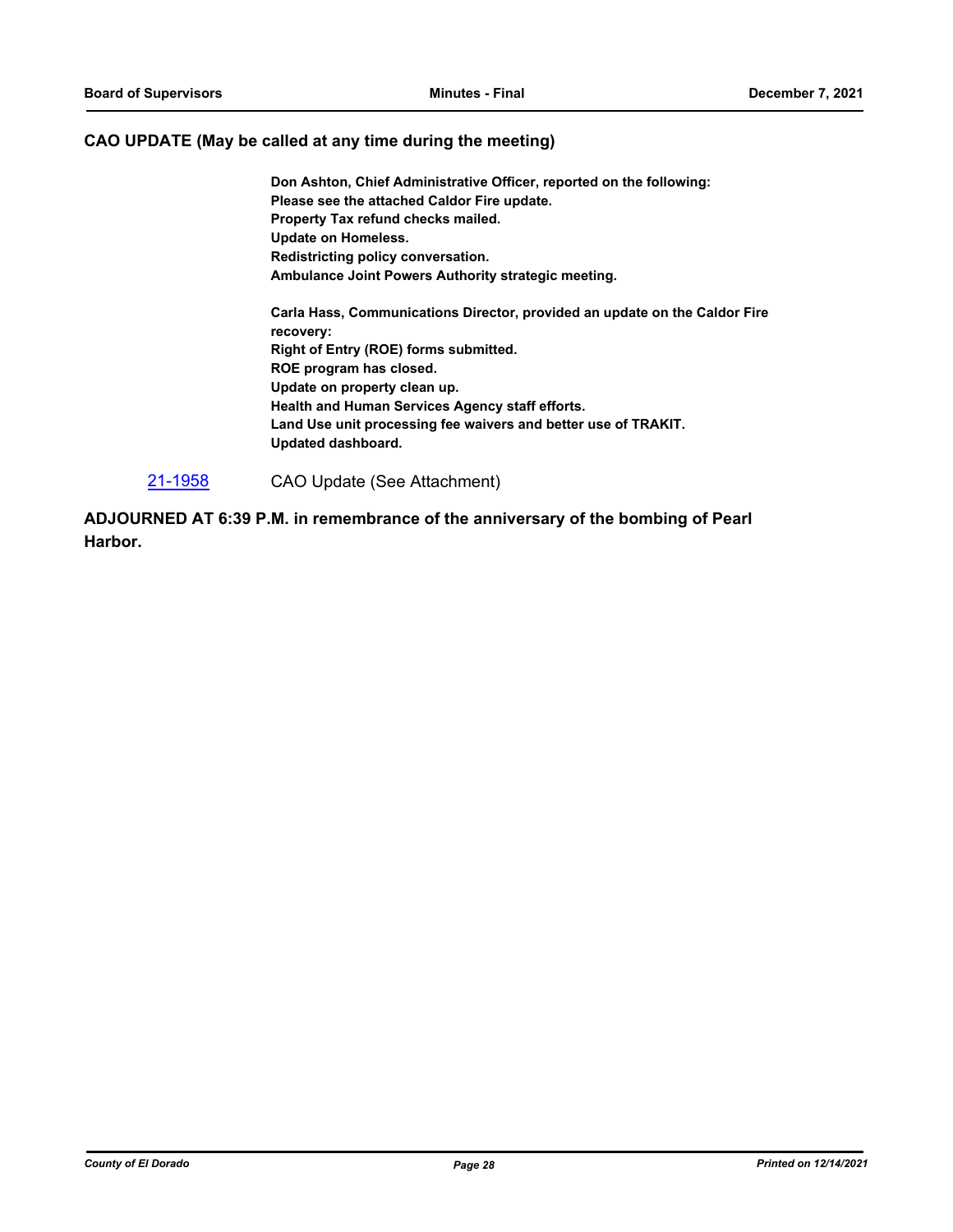# **CLOSED SESSION**

| 52. 21-1832 | Pursuant to Government Code Section 54956.8 - Conference with<br><b>Real Property Negotiator:</b><br>Property: No physical address, APN 325-240-011<br>County Negotiators: Don Ashton, Chief Administrative Officer,<br>successor or designee<br><b>Negotiating Parties: State of California or designee</b><br><b>Under Negotiation:</b> Price and terms of payment for sale. (Est. Time: 15<br>Min.) (Cont. 11/16/2021, Item 43)                                                                                                                                |
|-------------|-------------------------------------------------------------------------------------------------------------------------------------------------------------------------------------------------------------------------------------------------------------------------------------------------------------------------------------------------------------------------------------------------------------------------------------------------------------------------------------------------------------------------------------------------------------------|
|             | No Action Reported. All five Supervisors participated.                                                                                                                                                                                                                                                                                                                                                                                                                                                                                                            |
| 53. 21-1834 | <b>Pursuant to Government Code Section 54956.8 - Conference with</b><br><b>Real Property Negotiator:</b><br>Properties: 5940 Pony Express Trail, Pollock Pines, CA 95726 - Best<br>Western Stagecoach Inn [APN 101-201-080-000, APN 101-141-073,<br>APN 101-141-076]<br>County Negotiator: Don Ashton, Chief Administrative Officer, successor<br>or designee<br>Negotiating Parties: Kayna Westley CA LLC, or designated<br>representative<br><b>Under Negotiation:</b> Price and terms of payment for sale. (Est. Time: 15<br>Min.) (Cont. 11/16/2021, Item 45) |
|             | <b>Chief Administrative Officer and Director of Health &amp; Human</b><br>Services recommending the Board continue Item 53 until February<br>22, 2022, to allow Health & Human Services the opportunity to hold<br>community meetings in Pollock Pines relative to Project Homekey<br>prior to having a closed session discussion regarding the terms of<br>negotiation.<br>This matter was Continued to February 22, 2022 upon Approval of the Consent<br>Calendar.                                                                                              |
| 54. 21-1917 | Conference with Legal Counsel - Initiation of Litigation pursuant to<br>Government Code Section 54956.9(d)(4). Number of potential cases: (1).<br>(Est. Time: 5 Min.)                                                                                                                                                                                                                                                                                                                                                                                             |
|             | On a 5-0 vote, the Board of Supervisors authorized the initiation of litigation<br>against McKinsey and Company, Inc. relating to McKinsey's role in furthering<br>the opioid crisis. As with other opioid-related litigation matters, the County will<br>be represented by Baron & Budd PC.                                                                                                                                                                                                                                                                      |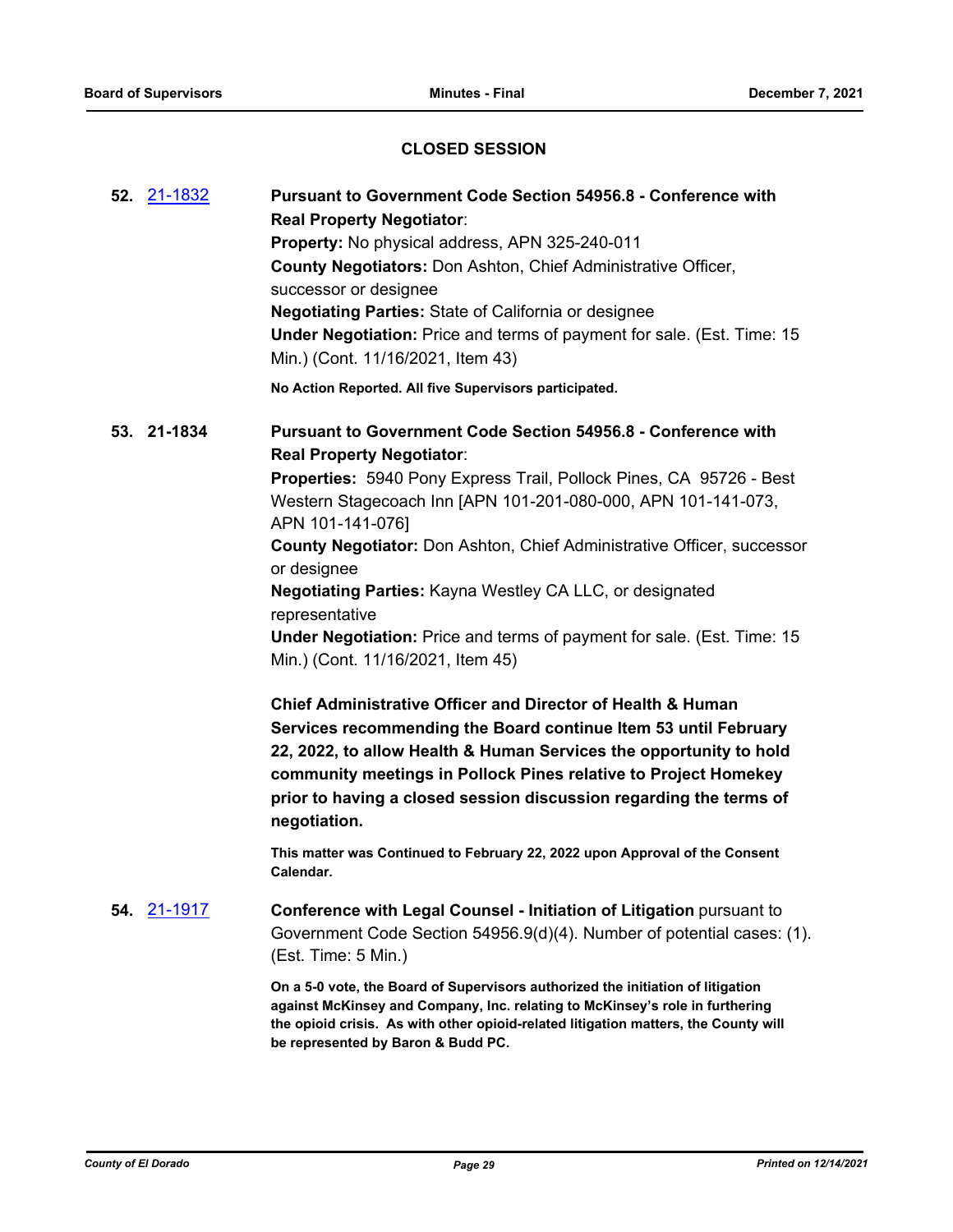**55.** [21-1833](http://eldorado.legistar.com/gateway.aspx?m=l&id=/matter.aspx?key=30729) **Conference with Legal Counsel - Significant Exposure to Litigation** pursuant to Government Code Section 54956.9(d)(2). Number of potential cases: (1). (Est. Time: 15 Min.) (Cont. 11/16/2021, Item 44)

> **This matter was Continued off Calendar upon Approval of the Consent Calendar.**

**56.** [21-1906](http://eldorado.legistar.com/gateway.aspx?m=l&id=/matter.aspx?key=30802) **Conference with Legal Counsel - Existing Litigation** pursuant to Government Code Section 54956.9(d)(1). Title: County of El Dorado, et al. v. Jennette H. Waldow, et al. (El Dorado County Superior Court Case No. 21CV0122) ; Number of potential cases: (1). (Est. Time: 15 Min.)

**No Action Reported. All five Supervisors participated.**

**57.** [21-1916](http://eldorado.legistar.com/gateway.aspx?m=l&id=/matter.aspx?key=30812) **Conference with Legal Counsel - Existing Litigation** pursuant to Government Code Section 54956.9(d)(1). Title: County of El Dorado v. Amerisourcebergen Drug Corporation, et al., United States District Court for the Eastern District of California, Case No. 2:18-at-679, Number of potential cases: (1). (Est. Time: 15 Min.)

> **In the matter of County of El Dorado v. AmerisourceBergen Drug Corporation (commonly referred to as the national opioid litigation), on a 5-0 vote, the Board of Supervisors approved the County's participation in the national settlement and authorized the Chief Administrative Officer to execute the participation forms and any other documents necessary to effectuate the County's participation in the settlement.**

**58.** [21-1841](http://eldorado.legistar.com/gateway.aspx?m=l&id=/matter.aspx?key=30737) **Pursuant to Government Code Section 54957- Public Employee Appointment.** Title: Director of Planning and Building. (Est. Time: 15 Min.)

*Public Comment: K. Greenwood*

**No Action Reported. All five Supervisors participated.**

**59.** [21-1697](http://eldorado.legistar.com/gateway.aspx?m=l&id=/matter.aspx?key=30592) **Pursuant to Government Code Section 54957- Public Employee Performance Evaluation.** Title: Director of Transportation. (Est. Time: 15 Min.) (Cont. 11/16/2021, Item 46)

**No Action Reported. All five Supervisors participated.**

**60.** [21-1863](http://eldorado.legistar.com/gateway.aspx?m=l&id=/matter.aspx?key=30759) **Pursuant to Government Code Section 54957- Public Employee Performance Evaluation.** Title: Chief Administrative Officer. (Est. Time: 15 Min.)

**No Action Reported. All five Supervisors participated.**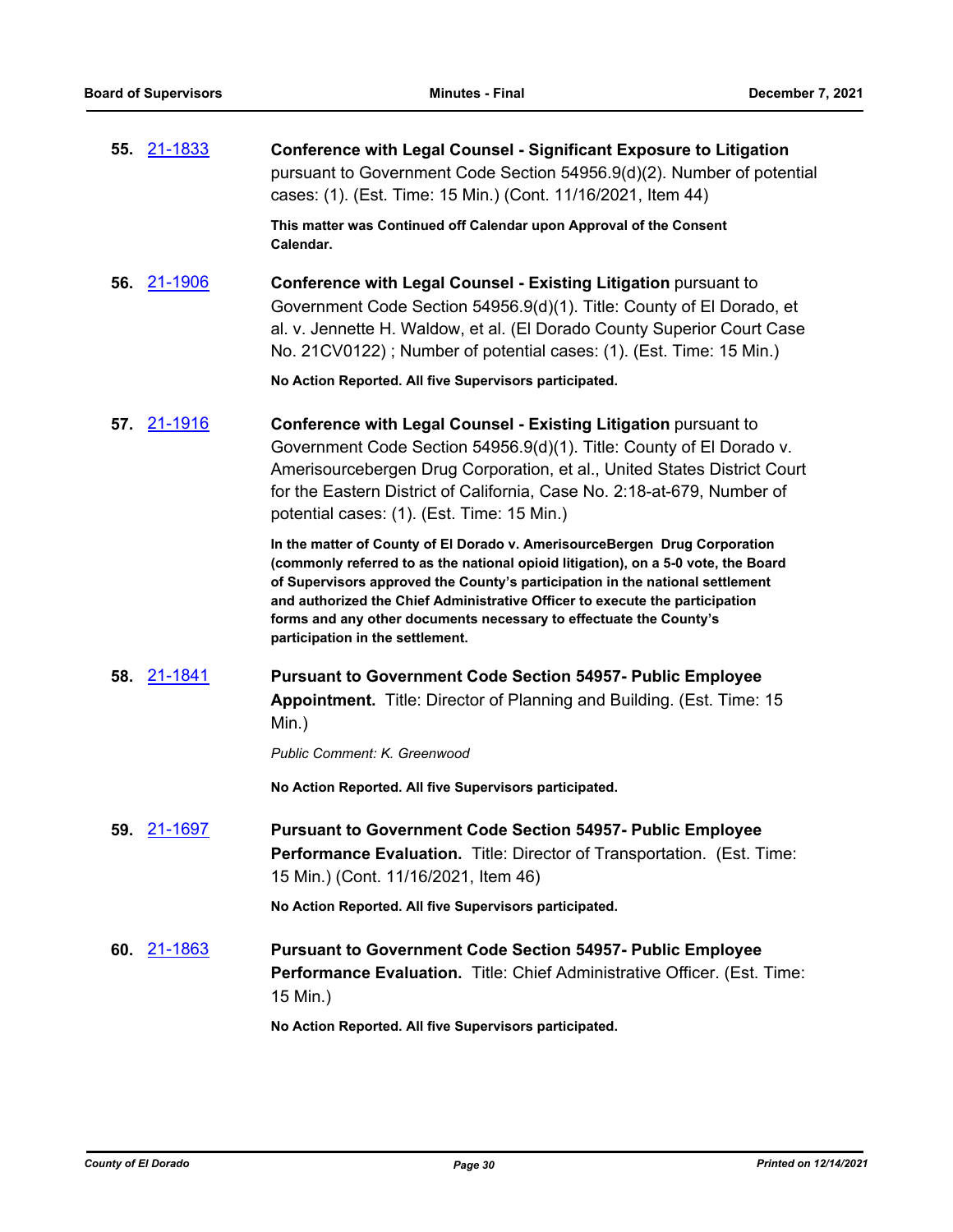On August 19, 2003, the Board adopted the following protocol: It is a requirement that all speakers, County staff and the public, when approaching the podium to make a visual presentation to the Board of Supervisors, must provide the Clerk with the appropriate number of hard copies of the presentation for Board members and the audience.